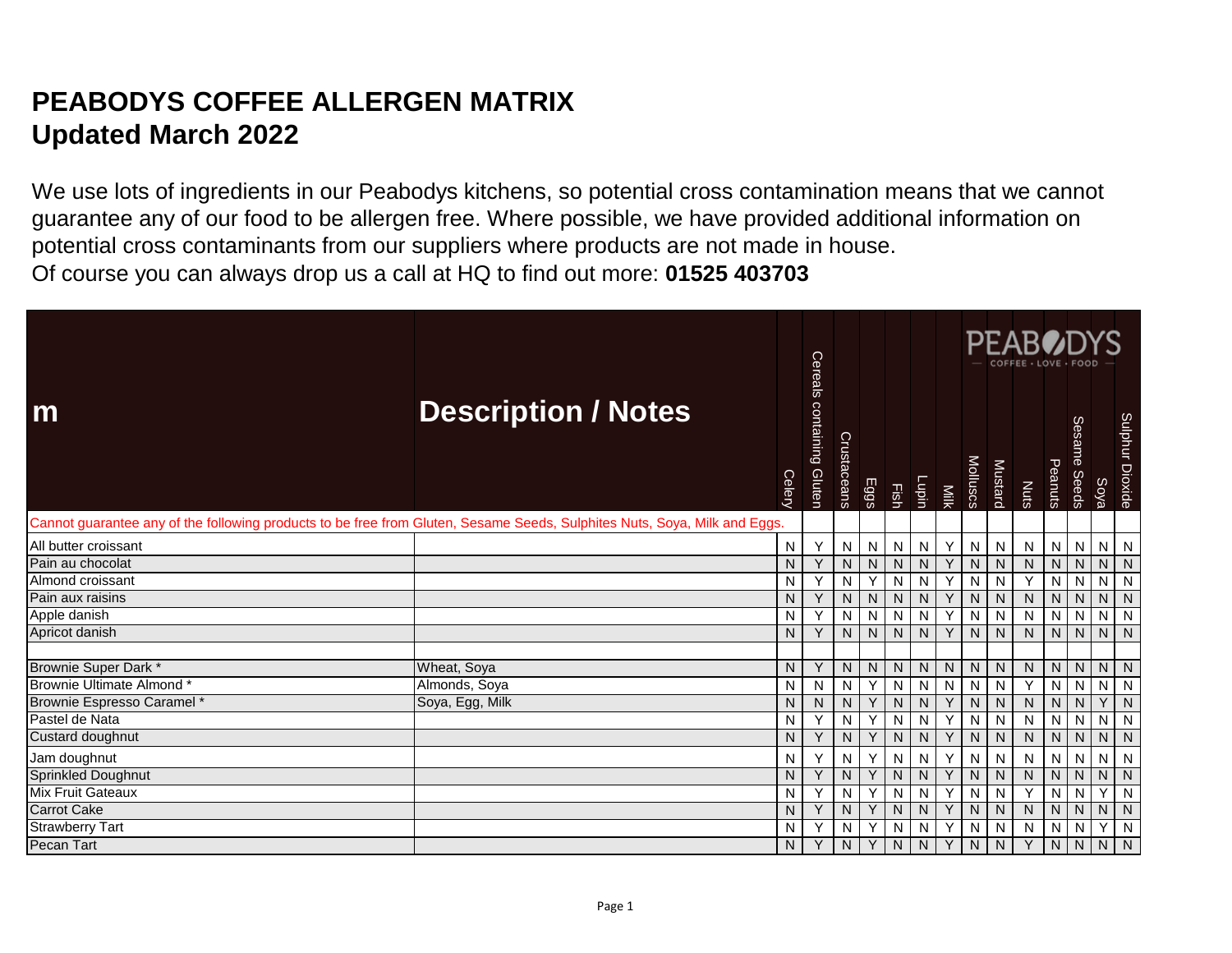| <b>Custard Tart</b>                                                                                                         |                                                                                                                                          | N            |                           | N              |           | N            | N              |      | N            | N                       | N                      | N                 | N            | N              | N               |
|-----------------------------------------------------------------------------------------------------------------------------|------------------------------------------------------------------------------------------------------------------------------------------|--------------|---------------------------|----------------|-----------|--------------|----------------|------|--------------|-------------------------|------------------------|-------------------|--------------|----------------|-----------------|
| <b>Caramel Bar</b>                                                                                                          |                                                                                                                                          | N            | Y                         | N              | Y         | N            | N              | Y    | N            | N                       | N.                     | $\mathsf{N}$      | $\mathsf{N}$ | Y              | $\mathsf{N}$    |
| Cheesecake                                                                                                                  |                                                                                                                                          |              |                           |                |           |              |                |      |              |                         |                        |                   |              |                |                 |
| <b>Strawberry Cake Slice</b>                                                                                                |                                                                                                                                          | Y            | N                         | N              |           | N            | N              |      | N            | N                       | N                      | N                 | N            | Y              | N               |
| Lemon drizzle loaf cake                                                                                                     |                                                                                                                                          | N            | Υ                         | $\mathsf{N}$   | Y         | $\mathsf{N}$ | N              | Υ    | N            | N                       | ${\sf N}$              | $\overline{N}$    | N            | $\overline{N}$ | N               |
| Chocolate marble loaf cake                                                                                                  |                                                                                                                                          | N            | Y                         | N              | Y         | N            | N              | Y    | N            | N                       | Y                      | $\overline{N}$    | N            | $\overline{N}$ | $\overline{N}$  |
| Banana loaf cake                                                                                                            |                                                                                                                                          | N            | Y                         | $\overline{N}$ | Y         | $\mathsf{N}$ | N              | N    | N            | N                       | Y                      | $\overline{N}$    | N            | $\overline{N}$ | N               |
|                                                                                                                             |                                                                                                                                          |              |                           |                |           |              |                |      |              |                         |                        |                   |              |                |                 |
| Blueberry tulip muffin                                                                                                      |                                                                                                                                          | N            | Y                         | N              | Υ         | N            | N              | Y    | N            | N                       | N                      | $\overline{N}$    | N            | $\overline{N}$ | N               |
| Chocolate tulip muffin                                                                                                      |                                                                                                                                          | ${\sf N}$    | Y                         | N              | Υ         | $\mathsf{N}$ | N              | Y    | N            | N                       | ${\sf N}$              | N                 | $\mathsf{N}$ | Y              | $\mathsf{N}$    |
| Orange & coconut tulip muffin                                                                                               |                                                                                                                                          | ${\sf N}$    | Υ                         | $\mathsf{N}$   | Υ         | $\mathsf{N}$ | ${\sf N}$      | Υ    | N            | $\mathsf{N}$            | ${\sf N}$              | N                 | N            | $\mathsf{N}$   | N               |
| Chocolate chip tulip muffin                                                                                                 |                                                                                                                                          | $\mathsf{N}$ | Y                         | N <sub>1</sub> | Y         | $\mathsf{N}$ | N              | Y    | N            | N                       | $\mathsf{N}$           | $\overline{N}$    | N            | Y              | N               |
| Strawberry tulip muffin                                                                                                     |                                                                                                                                          | N            | Υ                         | N              | Υ         | $\mathsf{N}$ | N              | Υ    | N            | $\overline{\mathsf{N}}$ | ${\sf N}$              | N                 | N            | $\mathsf{N}$   | N               |
| <b>Cherry Muffin</b>                                                                                                        |                                                                                                                                          | N            | Y                         | $\mathsf{N}$   | Y         | $\mathsf{N}$ | ${\sf N}$      | Y    | $\mathsf{N}$ | $\overline{N}$          | $\overline{N}$         | $\overline{N}$    | N            | $\overline{N}$ | Y               |
| Sausage roll                                                                                                                |                                                                                                                                          | $\mathsf{N}$ | Y                         | ${\sf N}$      | Y         | $\mathsf{N}$ | N              | Y    | N            | N                       | ${\sf N}$              | $\mathbf{z}$      | N            | $\overline{N}$ | $\overline{N}$  |
| Peabodys cream tea - scone, strawberry jam, clotted cream                                                                   | Items are sold in one box, with a loose scone that contains allergens: milk, egg,<br>gluten. Cross contamination may occur on packaging. | N            | Υ                         | N              | lY.       | IN.          | N              | lY.  | N)           | IN.                     | N                      | N.                | IN.          | Y IN           |                 |
| <b>CIABATTA, WRAPS,</b><br><b>FILLED CROISSANTS,</b><br><b>PANINI, MUFFINS &amp;</b><br><b>TOASTIES</b><br><b>Ciabattas</b> | <b>Description / Notes</b>                                                                                                               | Celery       | Cereals containing Gluten | Crustaceans    | Eggs      | 国            | Lupin          | Nilk | Molluscs     | Mustard                 | <b>PEAB</b> OD<br>Nuts | Peanuts           | Sesame Seeds | <b>Soya</b>    | Sulphur Dioxide |
|                                                                                                                             |                                                                                                                                          |              |                           |                |           |              |                |      |              |                         |                        |                   |              |                |                 |
| Chorizo, peppers, spinach & mozzarella                                                                                      | Ciabatta, chorizo, mozzarella, yellow tomato, spinach                                                                                    | N.           | Υ                         | ${\sf N}$      | N         | $\mathsf{N}$ | N              | Υ    | N            | N                       | ${\sf N}$              | N                 | N            | N.<br>Y        |                 |
| Green Pesto & Mozzarella                                                                                                    | Ciabatta, chicken, green pesto, mozzarella                                                                                               | N            | Y                         | N              | ${\sf N}$ | $\mathsf{N}$ | N              | Y    | N            | N                       | ${\sf N}$              | N                 | N            | $N$   $N$      |                 |
| Mozzarella, Tomato, Basil                                                                                                   |                                                                                                                                          |              |                           |                |           |              |                | Υ    | N            | ${\sf N}$               |                        |                   | ${\sf N}$    | N              | N               |
|                                                                                                                             | Ciabatta, mozzarella, tomato, basil                                                                                                      | N            | Y                         | N              | ${\sf N}$ | $\mathsf{N}$ | ${\sf N}$      |      |              |                         | N                      | N                 |              |                |                 |
| <b>BBQ Chicken &amp; Mozzarella</b>                                                                                         | Ciabatta, chicken, bbq sauce, mozzarella                                                                                                 | $\mathsf{N}$ | Y                         | N              | ${\sf N}$ | $\mathsf{N}$ | N              | Υ    | N            | N                       | Y                      | N                 | N            | N              | N               |
| <b>Wraps</b>                                                                                                                |                                                                                                                                          |              |                           |                |           |              |                |      |              |                         |                        |                   |              |                |                 |
| <b>Chicken Caesar</b>                                                                                                       |                                                                                                                                          | N            | Y                         | N              |           | N            |                | Υ    | N            | N                       |                        |                   | N            | N              | N               |
| Houmous, Carrot & Spinach (VE)                                                                                              | Wrap with chicken breast, caesar dressing and salad<br>Wrap with houmous, grated carrot & spinach                                        | N            | Y                         | $\mathsf{N}$   | ${\sf N}$ | $\mathsf{N}$ | ${\sf N}$<br>N | N    | N            | N                       | N<br>N                 | N<br>$\mathbf{z}$ | Y            | N              | N               |
|                                                                                                                             |                                                                                                                                          |              |                           |                |           |              |                |      |              |                         |                        |                   |              |                |                 |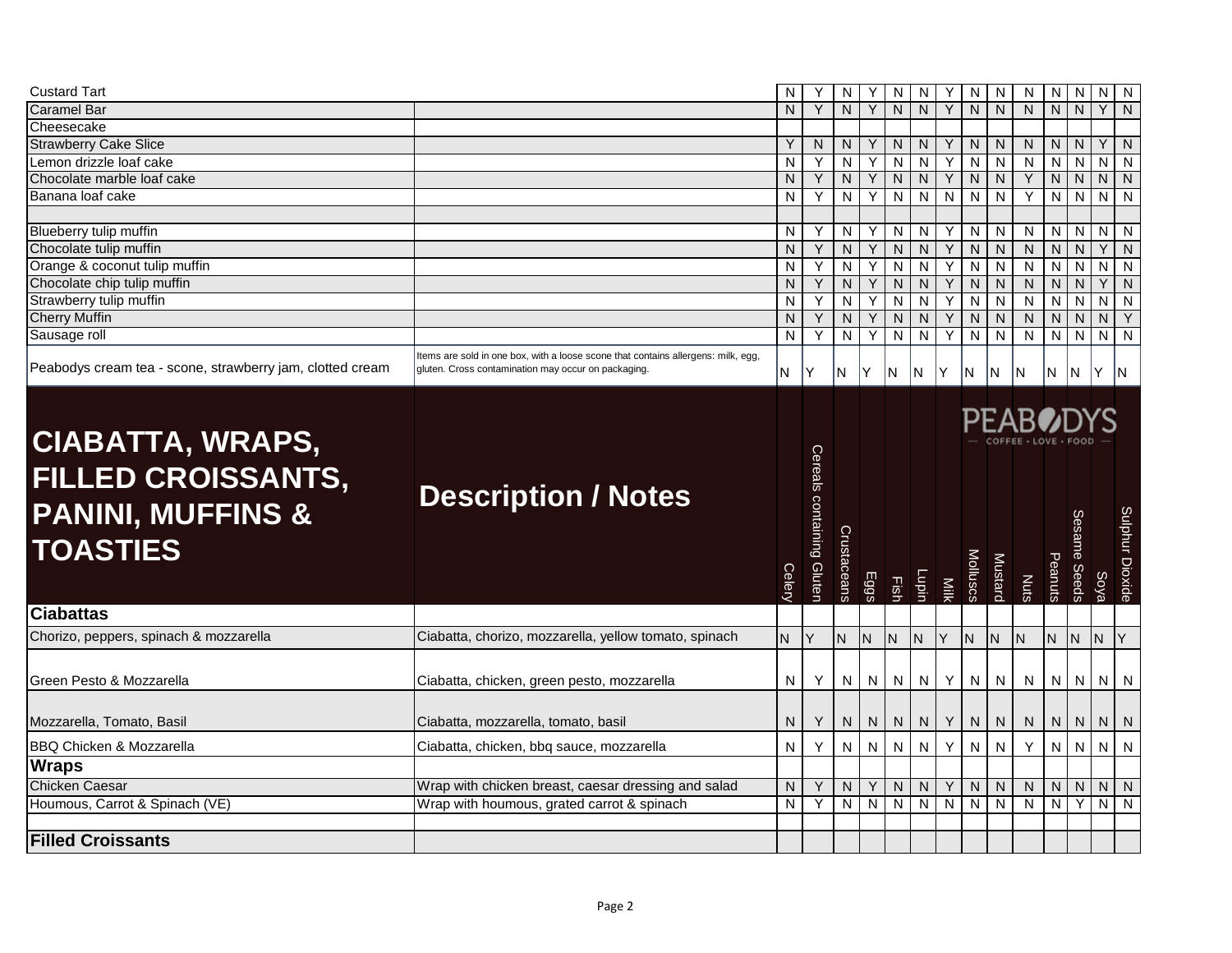| Ham And Cheese Croissant | Croissant filled with ham & cheese         | N. |           | N              |                | N | N  | N              | N            | N            | N  | N  | N.             | N       |
|--------------------------|--------------------------------------------|----|-----------|----------------|----------------|---|----|----------------|--------------|--------------|----|----|----------------|---------|
| <b>Cheese Croissants</b> | Croissant filled with cheese               | N  |           | N              |                | N | N. | <sup>N</sup>   | <sub>N</sub> | N.           | N. | N. | N              | N       |
|                          |                                            |    |           |                |                |   |    |                |              |              |    |    |                |         |
| Panini                   |                                            |    |           |                |                |   |    |                |              |              |    |    |                |         |
| Ham & Cheese             | Panini, ham, cheddar                       | N  | $\sqrt{}$ | N              | N.             | N | N  | N              | N            | N            | N. | N  | N              | N       |
| Bacon & Brie             | Panini, bacon, brie                        | N  |           | N              | N.             | N | N  | N              |              | <sub>N</sub> | N. | N. | N              | N       |
| <b>Tuna Melt</b>         | Panini, tuna, cheddar                      | N  |           | N              |                |   | N  |                | -N           | N            |    | N  | N.             | N       |
| <b>Egg Breakfast</b>     |                                            | N  |           | N              |                | N | N. | N.             | <sup>N</sup> | N.           | N  | N. | Y              | N       |
|                          |                                            |    |           |                |                |   |    |                |              |              |    |    |                |         |
| <b>Toasties</b>          |                                            |    |           |                |                |   |    |                |              |              |    |    |                |         |
| Cheddar & Tomato         | White bread, cheddar, tomato               | N. | $\vee$    | N <sub>1</sub> | N <sub>1</sub> | N | N. | $\overline{N}$ | N            | N.           | N  | N  |                | $N$ $N$ |
| Cheddar, Ham & Mustard   | White bread, cheddar, ham, mustard         | N  |           | N <sub>1</sub> | $N_{\rm A}$    | N | N. | N.             |              | N.           | N  | N  | N              | Y       |
|                          |                                            |    |           |                |                |   |    |                |              |              |    |    |                |         |
| <b>Breakfast Muffins</b> |                                            |    |           |                |                |   |    |                |              |              |    |    |                |         |
| Egg & Bacon              | Egg mayo, bacon, english muffin            | N  | $\sqrt{}$ | N              | $\checkmark$   | N | N. | N              | N            | N.           | N  | N. | N              | N       |
| <b>Egg Florentine</b>    | Egg mayo, cheddar, spinach, english muffin | N  |           | N              |                | N | N  | N.             | <sub>N</sub> | N.           | N  | N. | N <sub>1</sub> | N       |

|                                                        |                    |        |                           |             |      |      |              |             |                 |                | <b>PEAB</b><br>COFFEE · LOVE · FOOD |                |                               |                |                 |
|--------------------------------------------------------|--------------------|--------|---------------------------|-------------|------|------|--------------|-------------|-----------------|----------------|-------------------------------------|----------------|-------------------------------|----------------|-----------------|
| <b>SANDWICHES,</b><br><b>BAGUETTES &amp; BAGELS</b>    | <b>Description</b> | Celery | Cereals containing Gluten | Crustaceans | Eggs | Fish | <b>Tabin</b> | <b>Nilk</b> | <b>Molluscs</b> | <b>Mustard</b> | Nuts                                | Peanuts        | <b>Sesame</b><br><b>Seeds</b> | Soya           | Sulphur Dioxide |
| <b>Sandwiches</b>                                      |                    |        |                           |             |      |      |              |             |                 |                |                                     |                |                               |                |                 |
| Egg Mayonnaise & Cress                                 |                    | N      |                           | N           |      | N    | N.           | N           | N               | Y              | N                                   | N              | N                             | $N$   $N$      |                 |
| Pastrami New York                                      |                    | N      | Υ                         | N           | N    | N    | N            | Υ           | N               | N              | Ν                                   | $\overline{z}$ | N                             | $\overline{N}$ | N               |
| Cheese & Tomato                                        |                    | N      |                           | N           | N    | N    | N            | Υ           | N               | N              | N                                   | N.             | N                             | N.             | N               |
| Ham & Cheese                                           |                    | N      |                           | N           | N    | N    | N            |             | N               | N              | N                                   | N.             | N                             | N              | N               |
| Ham & Coleslaw                                         |                    | N      |                           | N           | Y    | N    | N            | N           | N               | Y              | N                                   | N.             | N                             | N.             | N               |
| Tuna & Sweetcorn                                       |                    | N      |                           | N           | v    |      | N            |             | N               | Y              | N                                   | N              | N                             | N              | $\mathsf{N}$    |
|                                                        |                    |        |                           |             |      |      |              |             |                 |                |                                     |                |                               |                |                 |
| British Ham & Barbers Mature Cheddar with Mustard Mayo |                    | N      |                           | N           | Y    | N    | N            | Υ           | N               | Y              | N                                   | N              | N                             | N.             | N               |
| Roast Beef, Mustard Mayo & Rocket                      |                    | Υ      | $\checkmark$              | N           | Υ    | N    | N            | Υ           | N               | Y              | N                                   | $\overline{z}$ | N                             | N              | N               |
| British Pulled Chicken & Avocado Salad                 |                    | N      |                           | N           | Y    | N    | N.           |             | N               | N              | N                                   | N              | N                             | N.             | N               |
| Severn & Wye Smoked Salmon, Cucumber & Caper Cream     |                    |        |                           |             |      |      |              |             |                 |                |                                     |                |                               |                |                 |
| Cheese                                                 |                    | N      |                           | N           | N.   | Y    | N            | Υ           | N               | N              | N                                   | N              | N                             | $N \mid N$     |                 |
| <b>Barbers Mature Cheddar Ploughmans</b>               |                    | N      |                           | N           | N    | N    | N            | Υ           | <sub>N</sub>    | N              | N                                   | N              | N                             | N.             | N               |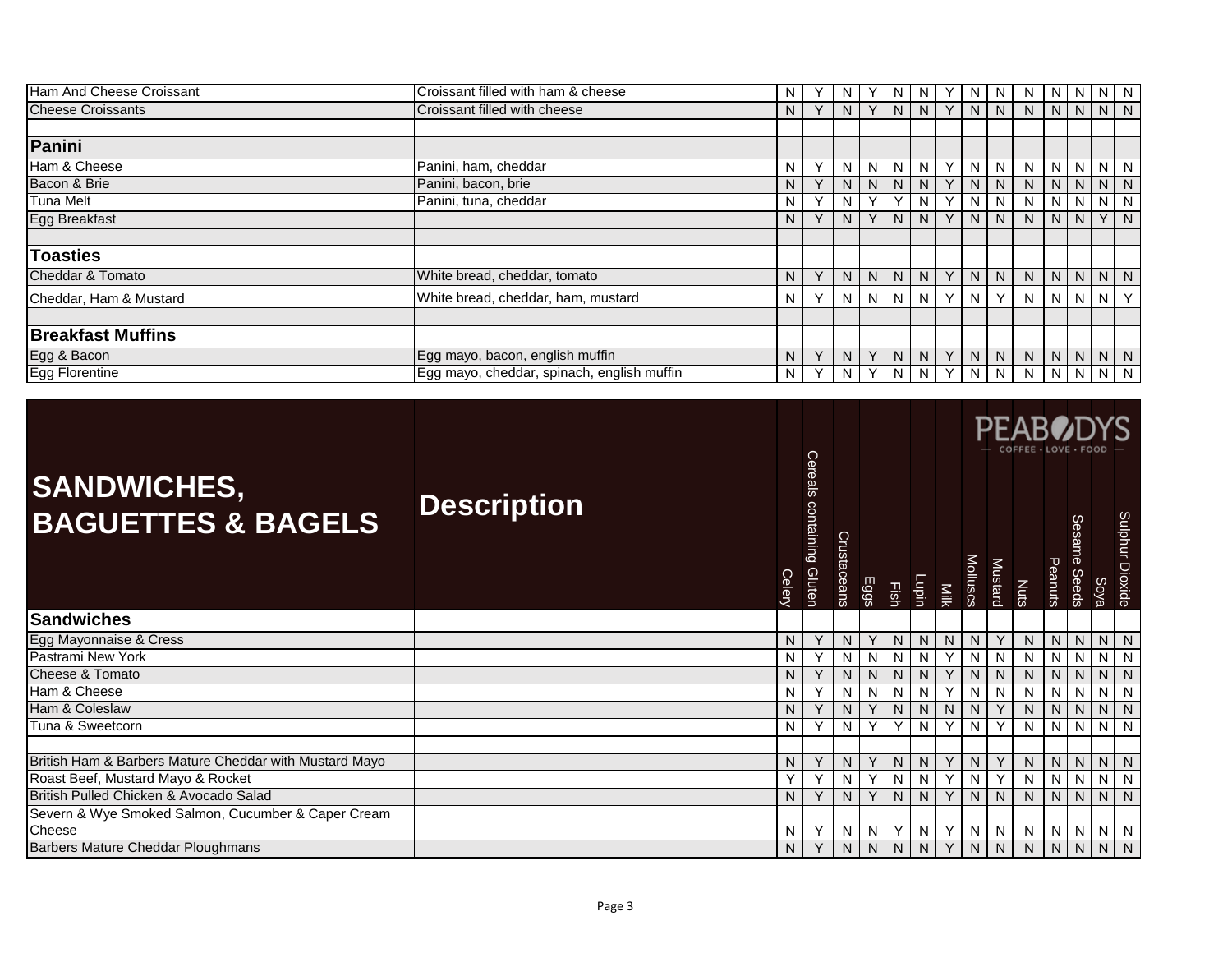| Pastrami, Gherkin and English Mustard Challah Roll                   |                                           | N         | Y | N              | $\overline{N}$          | $\mathsf{N}$   | $\overline{N}$ | Y                       | $\mathbf{z}$            | Y                       | ${\sf N}$      | $N \mid N$              |                         | Y.             | $\overline{N}$ |
|----------------------------------------------------------------------|-------------------------------------------|-----------|---|----------------|-------------------------|----------------|----------------|-------------------------|-------------------------|-------------------------|----------------|-------------------------|-------------------------|----------------|----------------|
| Free Range Chunky Egg Mayonnaise, Slow Roasted tomato                |                                           |           |   |                |                         |                |                |                         |                         |                         |                |                         |                         |                |                |
| <b>Challah Roll</b>                                                  |                                           | N         | Y | N              | Y                       | ${\sf N}$      | N              | Y                       | N                       | Y                       | N              | N                       | ${\sf N}$               | N N            |                |
| <b>All Day Breakfast</b>                                             |                                           | ${\sf N}$ | Y | $\overline{N}$ | $\overline{Y}$          | $\overline{N}$ | $\overline{N}$ | Y                       | $\overline{N}$          | $\overline{Y}$          | $\overline{N}$ | $\overline{\mathsf{N}}$ | $\overline{\mathsf{N}}$ | $\overline{Y}$ | $\overline{N}$ |
| <b>Classic BLT</b>                                                   |                                           | N         | Y | N.             | Υ                       | $\mathsf{N}$   | $\mathsf{N}$   | Y                       | $\overline{\mathsf{N}}$ | $\overline{N}$          | ${\sf N}$      | N                       | $\overline{N}$          | N              | $\overline{N}$ |
| Classic Roast Chicken Salad (wheat free)                             |                                           | Ν         | N | N              | Y                       | N              | N              | Y                       | N                       | ${\sf N}$               | ${\sf N}$      | $\mathsf{N}$            | N                       | Y.             | N              |
| <b>Coronation Chicken</b>                                            |                                           | Y         | Υ | ${\sf N}$      | Y                       | ${\sf N}$      | $\mathsf{N}$   | Y                       | $\mathsf{N}$            | Y                       | N              | ${\sf N}$               | N                       | N              | N              |
| Classic Prawn Mayonnaise                                             |                                           | N         | Y | Υ              | Y                       | N              | N              | Y                       | $\overline{\mathsf{N}}$ | $\overline{N}$          | N              | $\mathsf{N}$            | N                       | Y.             | N              |
| Vegan Cheese Salad                                                   |                                           | N         | Y | $\overline{N}$ | $\overline{N}$          | $\overline{N}$ | $\overline{N}$ | $\overline{N}$          | $\overline{N}$          | $\overline{N}$          | $\overline{N}$ | $\overline{N}$          | $\overline{N}$          | N N            |                |
| <b>Humous Falafel Sandwich</b>                                       |                                           | N         | Y | N              | $\overline{\mathsf{N}}$ | N              | N              | $\overline{\mathsf{N}}$ | $\overline{\mathsf{N}}$ | $\overline{\mathsf{N}}$ | N              | N                       | Y                       | N              | $\overline{N}$ |
| Cheese, Ham & Mustard toastie                                        |                                           | Ν         | Y | N              | N                       | N              | N              | Y                       | $\mathsf{N}$            | Y                       | ${\sf N}$      | $\mathsf{N}$            | ${\sf N}$               | N              | N              |
| Cheese, Tomato & Mustard toastie                                     |                                           | N         | Y | $\mathsf{N}$   | $\overline{N}$          | N              | $\overline{N}$ | Y                       | $\overline{\mathsf{N}}$ | $\overline{N}$          | $\overline{N}$ | $\overline{\mathsf{N}}$ | $\overline{\mathsf{N}}$ | $\overline{N}$ | $\overline{N}$ |
| <b>Baguettes</b>                                                     |                                           |           |   |                |                         |                |                |                         |                         |                         |                |                         |                         |                |                |
| Tuna and Cucumber Baguette                                           |                                           | Y         | Y | N              | $\overline{Y}$          | Y              | $\overline{N}$ | $\mathsf{N}$            | $\mathbf{z}$            | ${\sf N}$               | ${\sf N}$      | $N$ $N$                 |                         | $N$ $N$        |                |
| Chicken Caesar Salad Baguette                                        |                                           | Υ         | Y | ${\sf N}$      | Y                       | ${\sf N}$      | ${\sf N}$      | Y                       | $\mathsf{N}$            | ${\sf N}$               | ${\sf N}$      | ${\sf N}$               | ${\sf N}$               | $N$   $N$      |                |
| Mozzarella, Tomato, Pesto Baguette                                   |                                           | N         | Y | $\mathsf{N}$   | ${\sf N}$               | $\mathsf{N}$   | N              | Υ                       | ${\sf N}$               | ${\sf N}$               | N              | $N$ $N$                 |                         | $N$   $N$      |                |
| Cajun Chicken Baguette                                               |                                           | N         | Y | N              | Y                       | $\mathsf{N}$   | N              | ${\sf N}$               | $\mathsf{N}$            | ${\sf N}$               | ${\sf N}$      | ${\sf N}$               | ${\sf N}$               | N              | N              |
| Tuna Sweetcorn Baguette                                              |                                           | N         | Y | N              | Y                       | N              | N              | N                       | N                       | N                       | N              | N                       | N                       | N              | N <sub>1</sub> |
| <b>Bagels</b>                                                        |                                           |           |   |                |                         |                |                |                         |                         |                         |                |                         |                         |                |                |
| New York Deli Pastrami Bagel                                         |                                           | N         | Y | N              | Y                       | N              | $\overline{N}$ | Y                       | $\mathbf{z}$            | $\overline{Y}$          | $\overline{Y}$ | $N$ $Y$                 |                         | N N            |                |
| Severn & Wye Smoked Salmon & Lemon Dill Cream Cheese<br><b>Bagel</b> |                                           | N         | Y |                | $N$   $N$               | Y              | N              | Y                       | N                       | N                       | ${\sf N}$      |                         | $N$ $Y$                 | $N$   N        |                |
|                                                                      |                                           |           |   |                |                         |                |                |                         |                         |                         |                |                         |                         |                |                |
| <b>Homemade soups</b>                                                |                                           |           |   |                |                         |                |                |                         |                         |                         |                |                         |                         |                |                |
| Tomato & Basil                                                       |                                           | Υ         |   |                |                         |                |                |                         |                         |                         |                |                         |                         |                |                |
| Potato, Bean & Pancetta                                              |                                           | Υ         |   |                |                         |                |                |                         |                         |                         |                |                         |                         |                |                |
| DAILY SPECIAL SOUPS ALLERGENS ON REQUEST                             |                                           |           |   |                |                         |                |                |                         |                         |                         |                |                         |                         |                |                |
| <b>SOUP ROLLS</b>                                                    | ALL SOUP ROLLS MAY CONTAIN ALL ALLERGENS! |           |   |                |                         |                |                |                         |                         |                         |                |                         |                         |                |                |
| White soup roll                                                      |                                           |           | Y |                |                         |                |                |                         |                         |                         |                |                         |                         |                |                |
| Poppy seed roll                                                      |                                           |           | Y |                |                         |                |                |                         |                         |                         |                |                         |                         |                |                |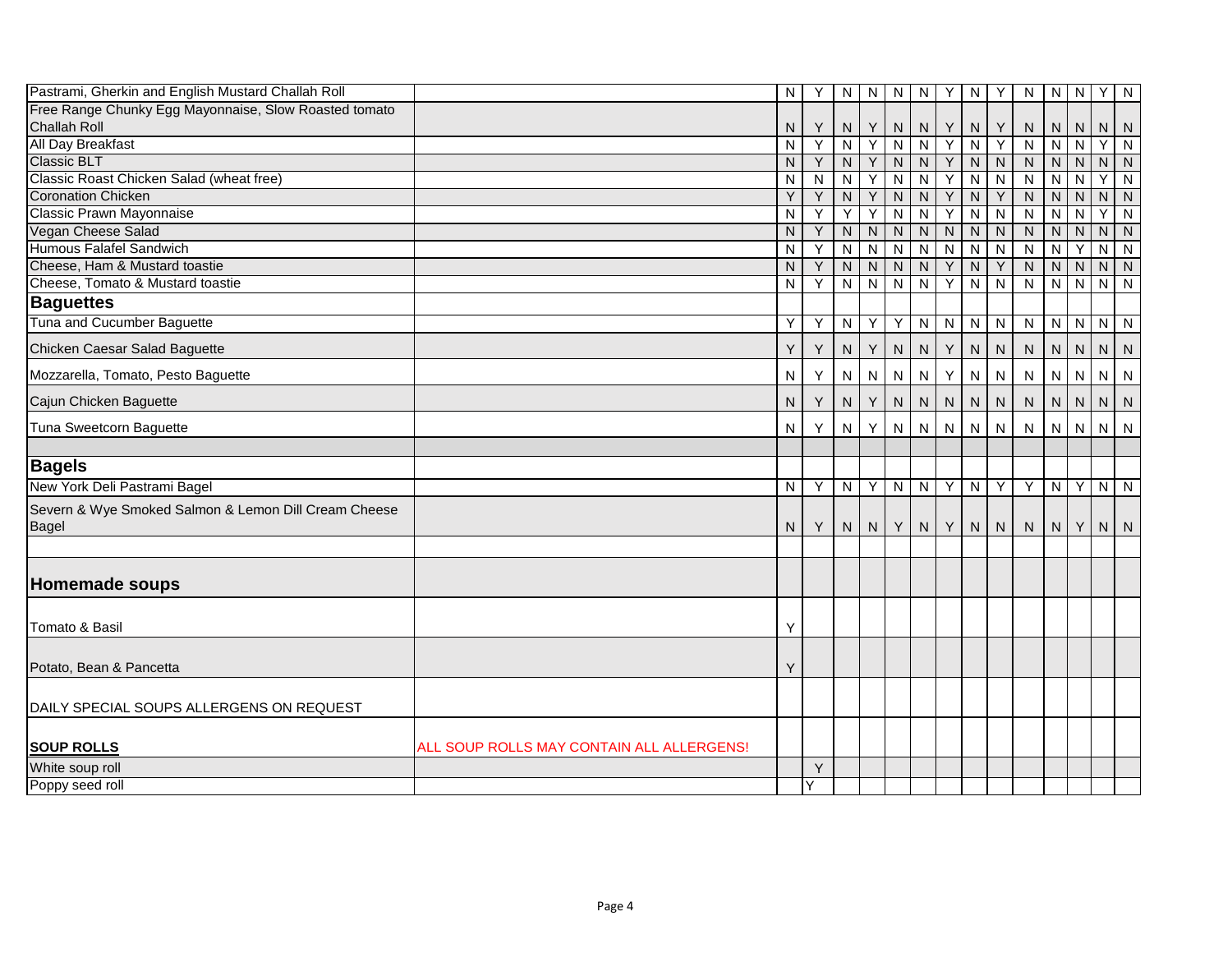| <b>PASTIES</b>                                           | <b>Description</b>                                                                                                                                  |         | Crustaceans<br> <br> Cereals containing<br> Cluten |                             |                     |                             |                              |                                  | Molluscs                    |                                  | <b>PEABOL</b>                                 |                             | Sesame Seeds                   |                | Sulphur Dioxide |
|----------------------------------------------------------|-----------------------------------------------------------------------------------------------------------------------------------------------------|---------|----------------------------------------------------|-----------------------------|---------------------|-----------------------------|------------------------------|----------------------------------|-----------------------------|----------------------------------|-----------------------------------------------|-----------------------------|--------------------------------|----------------|-----------------|
|                                                          |                                                                                                                                                     | Celery  |                                                    |                             | Eggs                | Fish                        | Lupin                        | Milk                             |                             | Mustard                          | Nuts                                          | Peanuts                     |                                | Soya           |                 |
| Hot vegan Sausage Roll                                   |                                                                                                                                                     | N       | Υ                                                  | N                           | ${\sf N}$           | ${\sf N}$                   | ${\sf N}$                    | $\overline{\mathsf{N}}$          | ${\sf N}$                   | ${\sf N}$                        | ${\sf N}$                                     | ${\sf N}$                   | ${\sf N}$                      | $N$ $N$        |                 |
| Hot Sausage Roll                                         |                                                                                                                                                     | N       | $\overline{Y}$                                     | N                           | N                   | ${\sf N}$                   | $\overline{N}$               | $\overline{Y}$                   | $\overline{\mathsf{N}}$     | $\overline{N}$                   | $\overline{\mathbf{N}}$                       | ${\sf N}$                   | N                              | $N$ $N$        |                 |
| <b>Hot Cornish Pasty</b>                                 |                                                                                                                                                     | N       | Y                                                  | ${\sf N}$                   | ${\sf N}$           | ${\sf N}$                   | ${\sf N}$                    | $\sf Y$                          | ${\sf N}$                   | $\overline{N}$                   | ${\sf N}$                                     | ${\sf N}$                   | $\mathsf{N}$                   | $N$ $N$        |                 |
| Hot Cheese & Onion Pasty<br>Hot Chicken & Mushroom Slice |                                                                                                                                                     | N<br>N. | Υ<br>$\overline{Y}$                                | ${\sf N}$<br>$\overline{N}$ | N<br>$\overline{N}$ | ${\sf N}$<br>$\overline{N}$ | $\mathsf{N}$<br>$\mathbf{Z}$ | $\overline{Y}$<br>$\overline{Y}$ | ${\sf N}$<br>$\overline{N}$ | $\overline{N}$<br>$\overline{N}$ | $\overline{N}$<br>$\overline{N}$              | ${\sf N}$<br>$\overline{N}$ | $\overline{N}$<br>$\mathsf{N}$ | $N$ $N$<br>Y N |                 |
|                                                          |                                                                                                                                                     |         |                                                    |                             |                     |                             |                              |                                  |                             |                                  |                                               |                             |                                |                |                 |
| <b>SALADS</b>                                            | <b>Description</b>                                                                                                                                  |         | Crustaceans<br>Cereais containing<br>Gluten        |                             |                     |                             |                              |                                  |                             |                                  | PEAB                                          |                             |                                |                |                 |
|                                                          |                                                                                                                                                     | Celery  |                                                    |                             | Eggs                | Fish                        | Lupin                        | Nilk                             | Molluscs                    | Mustard                          | Nuts                                          | Peanuts                     | Sesame Seeds                   | Soya           | Sulphur Dioxide |
| <b>Salads</b>                                            |                                                                                                                                                     |         |                                                    |                             |                     |                             |                              |                                  |                             |                                  |                                               |                             |                                |                |                 |
| <b>Greek Feta</b>                                        | Feta, Cucumber, Cherry Tomatoes, Kalamata Olives,<br>Mixed Leaves.<br>Dressing - Lemon Juice & Olive Oil                                            | N.      | N                                                  | N                           | N                   | N                           | N                            | Y                                |                             | $N$ $N$                          | N                                             | N                           | N                              | $N$   $N$      |                 |
| <b>Protein Power</b>                                     | Spinach, Chicken Breast, Free Range Egg, Cherry<br>Tomatoes, Mixed Seeds, Broccoli, Supergrains (Quinoa<br>and Lentils)<br>Dressing - Yogurt & Mint |         |                                                    | N                           | Y                   |                             |                              | Y                                |                             |                                  |                                               |                             | NNNN                           |                |                 |
|                                                          | Mixed Leaves, Mozzarella, Avocado, Sunblush Tomatoes,                                                                                               | N       | N.                                                 |                             |                     |                             | $N$ $N$                      |                                  |                             |                                  | $N$ $N$ $N$                                   |                             |                                |                |                 |
| Italian Caprese (V)                                      | Supergrains, Black Olives, Pesto<br>Dressing - Balsamic Vinaigrette                                                                                 | N.      | N                                                  | N                           | N                   | ${\sf N}$                   | N                            | Y                                | N                           | N                                | ${\sf N}$                                     | ${\sf N}$                   | ${\sf N}$                      | $N$ $N$        |                 |
| Kale Chicken Caesar                                      | Cos Lettuce and Kale, Chicken Breast, Cucumber, Free<br>Range Egg, Grana Padano, Croutons, and Pumpkin<br>Seeds<br>Dressing - Caesar                | N.      | Y                                                  | N                           | Y.                  | N                           | N                            | Y                                | N                           | N                                | N                                             | N                           | N                              | $N$   $N$      |                 |
|                                                          | Mixed Leaves, Falafel Bites, Beetroot, Houmous,<br>Pomegranate seeds, Cucumber, Spiced chickpeas, Cherry<br>Tomatoes, and Sumac                     |         |                                                    |                             |                     |                             |                              |                                  |                             |                                  |                                               |                             |                                |                |                 |
| Vegan Mezze (VG)                                         | Dressing - Extra Virgin Olive Oil, Lemon Juice and Zataar                                                                                           | N.      | Y                                                  |                             |                     |                             |                              |                                  |                             |                                  | $N \mid N \mid N \mid N \mid N \mid N \mid N$ | NY                          |                                | YY             |                 |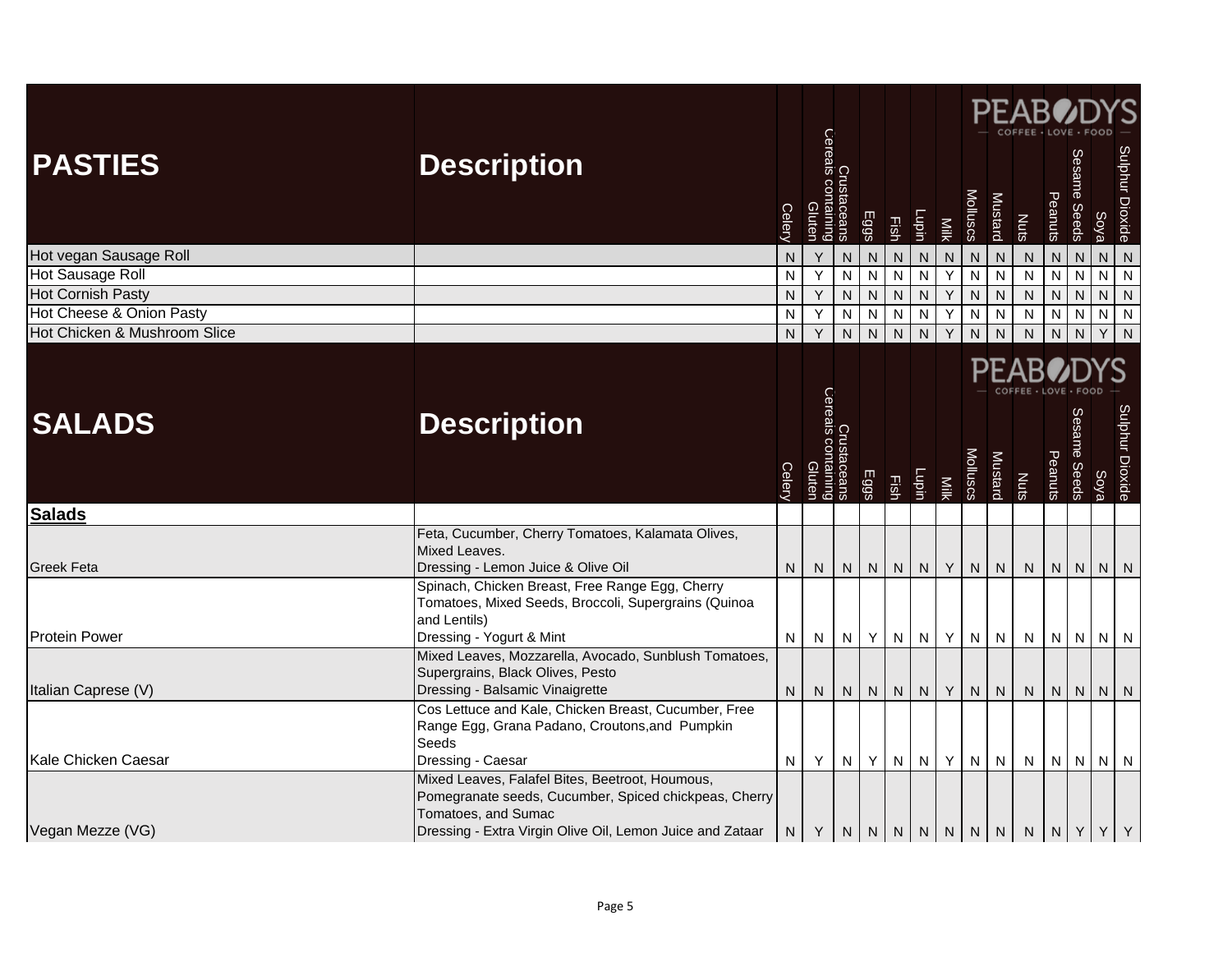| Vegan caesar salad<br><b>Salad pots</b>                                      | Baby gem lettuce, kale, croutons, vegan bacon,<br>asparagus, peas, fresh mint, fresh dill<br>Dressing - vegan caesar | N                            | Y                            | N                   | N                              | N                           | N                   |                | $N$ $N$              | N       | N                           |                     | $N$ $N$ $N$ $N$         |                     |                             |
|------------------------------------------------------------------------------|----------------------------------------------------------------------------------------------------------------------|------------------------------|------------------------------|---------------------|--------------------------------|-----------------------------|---------------------|----------------|----------------------|---------|-----------------------------|---------------------|-------------------------|---------------------|-----------------------------|
| Greek salad pot                                                              |                                                                                                                      | N                            | N                            | N                   | N                              | $\mathsf{N}$                | N                   | Y              | N                    | N       | ${\sf N}$                   |                     | $N$ $N$                 | $\overline{N}$      | $\overline{N}$              |
| Orzo salad pot                                                               |                                                                                                                      | N                            | Y                            | N                   | Y                              | N                           | N                   | Y              | N.                   | N       | N                           | N                   | N                       | N                   | ${\sf N}$                   |
| Mixed bean salad pot                                                         |                                                                                                                      | Υ                            | Y                            | N                   | N                              | ${\sf N}$                   | $\mathsf{N}$        | N              | N                    | N       | ${\sf N}$                   | $\overline{N}$      | $\overline{N}$          | $\overline{N}$      | $\overline{N}$              |
| Quinoa & feta salad pot<br>Mozzarella tomato salad pot                       |                                                                                                                      | N<br>$\overline{\mathsf{N}}$ | N<br>$\overline{\mathsf{N}}$ | N<br>$\overline{N}$ | $\mathsf{N}$<br>$\overline{N}$ | ${\sf N}$<br>$\overline{N}$ | N<br>$\overline{N}$ | Y<br>Y         | N<br>$\overline{N}$  | N<br>N  | ${\sf N}$<br>$\overline{N}$ | N<br>$\overline{N}$ | ${\sf N}$<br>$\sqrt{N}$ | Y<br>$\overline{z}$ | ${\sf N}$<br>$\overline{N}$ |
|                                                                              |                                                                                                                      |                              |                              |                     |                                |                             |                     |                |                      |         |                             |                     |                         |                     |                             |
|                                                                              |                                                                                                                      |                              |                              |                     |                                |                             |                     |                |                      |         | COFFEE · LOVE · FOOD        |                     |                         |                     |                             |
|                                                                              | <b>Description</b>                                                                                                   | Celery                       | Cereals containing Gluten    | Crustaceans         | Eggs                           | 国                           | Lupin               | <b>Nilk</b>    | <b>Molluscs</b>      | Mustard | <b>Nuts</b>                 | Peanuts             | Sesame<br><b>Seeds</b>  | Soya                | Sulphur Dioxide             |
| <b>FRUIT &amp; VEG POTS</b>                                                  |                                                                                                                      |                              |                              |                     |                                |                             |                     |                |                      |         |                             |                     |                         |                     |                             |
| Piece of Fruit                                                               | Banana or Apple                                                                                                      | N                            | ${\sf N}$                    | N                   | N                              | N                           | N                   | $\overline{N}$ | N                    | N       | ${\sf N}$                   |                     | $N$ $N$                 | $\overline{N}$      | N                           |
| Fruit Salad Pot (small and large)<br>Houmous Pot with celery & carrot sticks | Diced seasonal fruit selection<br>Portion of houmous with sticks of celery and carrot                                | N<br>N                       | N<br>N                       | N                   | N<br>N N                       | N                           | N                   | N              | N<br>$N$ $N$ $N$ $N$ | N<br>N  | N<br>N                      |                     | $N$   $N$  <br>$N$ $Y$  | N<br>$N \mid N$     | N                           |

|                                |                    |        |                                     |             |      |             |       |      |          |         | <b>PFABODYS</b><br>COFFEE · LOVE · FOOD |         |                 |                     |                    |
|--------------------------------|--------------------|--------|-------------------------------------|-------------|------|-------------|-------|------|----------|---------|-----------------------------------------|---------|-----------------|---------------------|--------------------|
| <b>YOGHURT POTS</b>            | <b>Description</b> | Celery | Cereals containing<br><b>Gluten</b> | Crustaceans | Eggs | <b>Fish</b> | lagiu | Nilk | Molluscs | Mustard | SIN                                     | Peanuts | Sesame<br>Seeds | So)<br>$\mathbf{u}$ | Sulphur<br>Dioxide |
| Yoghurt Pot Protein Chia       |                    |        |                                     |             |      | N           | N     |      | N        |         |                                         | v       | v               | N                   | N                  |
| Yoghurt Pot Honey, Oat, Banana |                    | N.     |                                     | N I         | N.   | N           | N.    | v    | N        | N.      |                                         | Y       | Y               | $N$   $N$           |                    |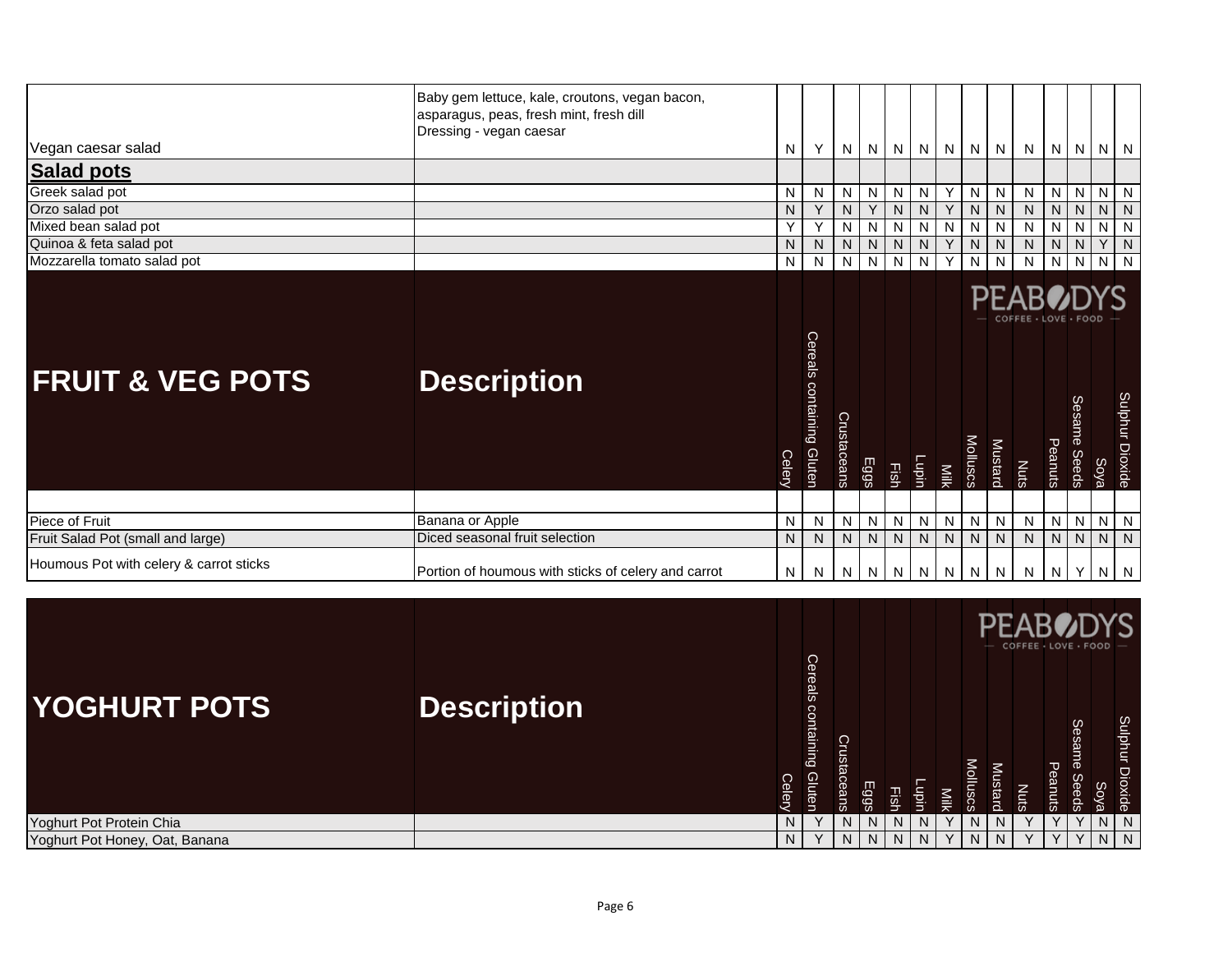|                                                                                                                                                                                                                                                                                                               |                    |        |                           |                |                |                         |                |                |                         |                | <b>PFAB</b>    |                |                |                |                 |
|---------------------------------------------------------------------------------------------------------------------------------------------------------------------------------------------------------------------------------------------------------------------------------------------------------------|--------------------|--------|---------------------------|----------------|----------------|-------------------------|----------------|----------------|-------------------------|----------------|----------------|----------------|----------------|----------------|-----------------|
| <b>FRESH ARTISAN PASTA</b><br><b>&amp; SAUCES</b>                                                                                                                                                                                                                                                             | <b>Description</b> | Celery | Cereals containing Gluten | Crustaceans    | Eggs           | Fish                    | Lupin          | Milk           | Molluscs                | <b>Mustard</b> | Nuts           | Peanuts        | Sesame Seeds   | Soya           | Sulphur Dioxide |
| <b>Fresh Pasta</b>                                                                                                                                                                                                                                                                                            |                    |        |                           |                |                |                         |                |                |                         |                |                |                |                |                |                 |
| None of the following pasta or sauce products are suitable for<br>Gluten, Crustaceans, Egg, Fish, Soya, Milk, Nuts, Celery,<br>Mollusc allergy sufferers due to manufacturing methods.<br>Please contact Peabodys for more detaild information of<br>potential cross contamination if you have any allergies. |                    |        |                           |                |                |                         |                |                |                         |                |                |                |                |                |                 |
| Penne egg pasta                                                                                                                                                                                                                                                                                               |                    | N      | Y                         | N              | Υ              | ${\sf N}$               | N              | ${\sf N}$      | N                       | ${\sf N}$      | N              | N              | N              | $N$   $N$      |                 |
| Tagliatelle egg pasta                                                                                                                                                                                                                                                                                         |                    | N      | Y                         | ${\sf N}$      | $\overline{Y}$ | ${\sf N}$               | N              | $\mathsf{N}$   | $\overline{N}$          | $\overline{N}$ | N              | $\overline{N}$ | N              | N              | N               |
| Ravioli - Spinach & Ricotta egg pasta                                                                                                                                                                                                                                                                         |                    | N      | Y                         | ${\sf N}$      | Y              | ${\sf N}$               | N              | Y              | $\overline{\mathsf{N}}$ | ${\sf N}$      | N              | $\overline{N}$ | N              | $\overline{N}$ | N               |
| Trofie wheat pasta                                                                                                                                                                                                                                                                                            |                    | N      | Y                         | N              | ${\sf N}$      | ${\sf N}$               | N              | ${\sf N}$      | $\mathsf{N}$            | ${\sf N}$      | N              | N              | N              | N              | N               |
| Tortelloni black truffle egg pasta                                                                                                                                                                                                                                                                            |                    | N      | Υ                         | $\overline{N}$ | Y              | ${\sf N}$               | $\overline{N}$ | Y              | $\mathsf{N}$            | $\overline{N}$ | $\overline{N}$ | ${\sf N}$      | N              | $\overline{N}$ | N               |
| Tortelloni peas & mint                                                                                                                                                                                                                                                                                        |                    | N      | Y                         | N              | Y              | ${\sf N}$               | ${\sf N}$      | $\mathsf{N}$   | N                       | ${\sf N}$      | N              | ${\sf N}$      | N              | $\mathsf{N}$   | $\mathsf{N}$    |
| Tortelloni wild boar                                                                                                                                                                                                                                                                                          |                    | Y      | Υ                         | $\overline{N}$ | Y              | ${\sf N}$               | $\overline{N}$ | Y              | $\overline{N}$          | $\overline{N}$ | $\overline{N}$ | $\overline{N}$ | N              | $\overline{N}$ | N               |
| Tortelloni crab mascarpone                                                                                                                                                                                                                                                                                    |                    | N      | Y                         | Y              | Y              | ${\sf N}$               | N              | Y              | N                       | ${\sf N}$      | N              | ${\sf N}$      | N              | $\mathsf{N}$   | $\mathsf{N}$    |
| Gnocchi plain potato                                                                                                                                                                                                                                                                                          |                    | N      | Y                         | $\mathsf{N}$   | Y              | $\mathsf{N}$            | N              | Y              | N                       | $\overline{N}$ | $\overline{N}$ | $\overline{N}$ | N              | $\overline{N}$ | Y               |
| Gnocchi beetroot                                                                                                                                                                                                                                                                                              |                    | N      | Y                         | N              | Υ              | ${\sf N}$               | N              | Y              | N                       | ${\sf N}$      | N              | ${\sf N}$      | N              | $\mathsf{N}$   | Y               |
| Gnocchi spinach                                                                                                                                                                                                                                                                                               |                    | N      | Y                         | $\overline{N}$ | Y              | ${\sf N}$               | N              | Y              | $\overline{\mathsf{N}}$ | $\overline{N}$ | $\overline{N}$ | $\overline{N}$ | $\overline{N}$ | $\overline{N}$ | Y               |
| None of the following pasta or sauce products are suitable for<br>Gluten, Crustaceans, Egg, Fish, Soya, Milk, Nuts, Celery,<br>Mollusc allergy sufferers due to manufacturing methods.                                                                                                                        |                    |        |                           |                |                |                         |                |                |                         |                |                |                |                |                |                 |
| <b>Pasta Sauces &amp; Extras</b>                                                                                                                                                                                                                                                                              |                    |        |                           |                |                |                         |                |                |                         |                |                |                |                |                |                 |
| Tomato sauce                                                                                                                                                                                                                                                                                                  |                    | Υ      | N                         | N              | ${\sf N}$      | ${\sf N}$               | N              | ${\sf N}$      | $\mathsf{N}$            | ${\sf N}$      | ${\sf N}$      | N              | N              | N              | N               |
| Arrabbiata sauce                                                                                                                                                                                                                                                                                              |                    | Y      | $\mathsf{N}$              | $\mathbf{z}$   | $\mathsf{N}$   | $\mathsf{N}$            | $\overline{N}$ | $\overline{N}$ | $\overline{\mathsf{N}}$ | $\overline{N}$ | $\mathsf{N}$   | $\overline{N}$ | $\mathsf{N}$   | $\overline{N}$ | N               |
| Mushroom sauce                                                                                                                                                                                                                                                                                                |                    | N      | N                         | N              | $\mathsf{N}$   | ${\sf N}$               | N              | Y              | N                       | ${\sf N}$      | $\mathsf{N}$   | $\mathsf{N}$   | N              | N              | $\mathsf{N}$    |
| Green pesto                                                                                                                                                                                                                                                                                                   |                    | N      | $\mathsf{N}$              | ${\sf N}$      | ${\sf N}$      | ${\sf N}$               | N              | Y              | $\mathsf{N}$            | $\overline{N}$ | Y              | $\overline{N}$ | N              | $\overline{N}$ | N               |
| Bolognese sauce                                                                                                                                                                                                                                                                                               |                    | Υ      | $\mathsf{N}$              | $\overline{N}$ | $\overline{N}$ | $\overline{\mathsf{N}}$ | $\overline{N}$ | $\overline{N}$ | $\overline{N}$          | $\overline{N}$ | $\overline{N}$ | $\overline{N}$ | $\overline{N}$ | $\overline{N}$ | $\overline{N}$  |
| Salmon sauce                                                                                                                                                                                                                                                                                                  |                    | N      | N                         | N              | ${\sf N}$      | Y                       | N              | N              | $\overline{\mathsf{N}}$ | $\mathsf{N}$   | ${\sf N}$      | $\overline{N}$ | N              | $\overline{N}$ | N               |
| Parmesan                                                                                                                                                                                                                                                                                                      |                    | N      | N                         | ${\sf N}$      | ${\sf N}$      | N                       | ${\sf N}$      | Y              | N                       | ${\sf N}$      | ${\sf N}$      | $\overline{N}$ | N              | $\mathsf{N}$   | N               |
| Extra virgin olive oil                                                                                                                                                                                                                                                                                        |                    | N      | $\mathsf{N}$              | $\mathsf{N}$   | $\mathsf{N}$   | N                       | N              | N              | $\overline{\mathsf{N}}$ | $\overline{N}$ | N              | $\overline{N}$ | N              | N              | N               |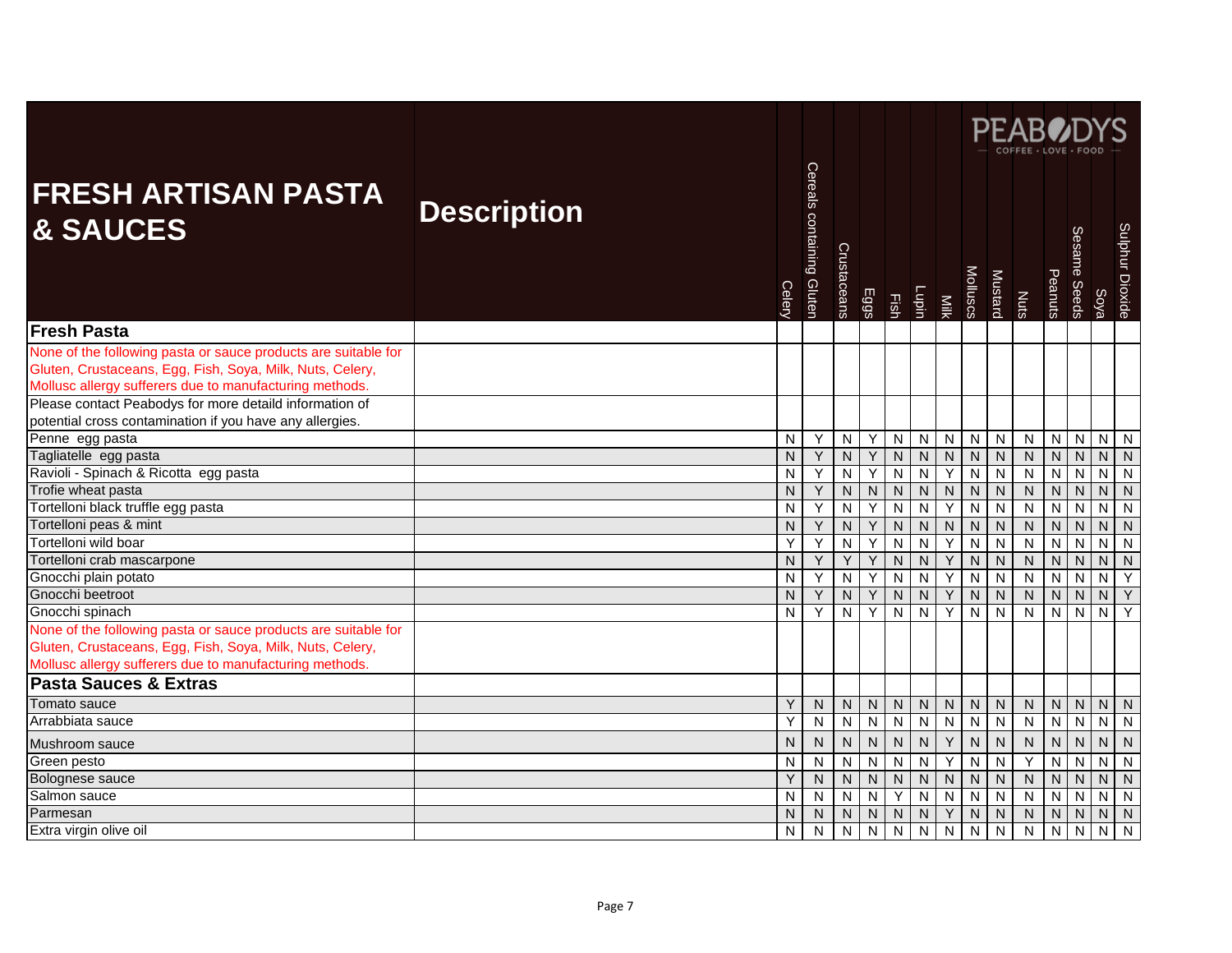|                                                                      |                                                |                         |                          |                         |                         |                |                |                |                |                         | $\mathsf{PFAB}{}{0}$    |                |                         |                |                 |
|----------------------------------------------------------------------|------------------------------------------------|-------------------------|--------------------------|-------------------------|-------------------------|----------------|----------------|----------------|----------------|-------------------------|-------------------------|----------------|-------------------------|----------------|-----------------|
| <b>SNACKS, CRISPS,</b><br><b>FLAPJACKS &amp;</b><br><b>CHOCOLATE</b> | <b>Description / Notes</b>                     | Celery                  | Cereals<br><b>Gluten</b> |                         | Eggs                    | Fish           | Lupin          | Milk           | Molluscs       | Mustard                 | <b>Nuts</b>             | Peanuts        | Sesame Seeds            | Soya           | Sulphur Dioxide |
| Snacks, Crisps, Flapjacks & Chocolate                                |                                                |                         |                          |                         |                         |                |                |                |                |                         |                         |                |                         |                |                 |
| Kind Dark Chocolate Nuts & Sea Salt                                  |                                                | N                       | N                        | N                       | $\mathsf{N}$            | $\mathsf{N}$   | N              | N              | N              | N                       | Υ                       | Υ              | $\mathsf{N}$            | Y.             | N               |
| Kind Peanut Butter Dark Chocolate                                    |                                                | N                       | $\overline{N}$           | $\overline{N}$          | $\overline{N}$          | $\mathsf{N}$   | $\overline{N}$ | N              | N              | $\overline{N}$          | Y                       | Y              | $\mathsf{N}$            | Y              | $\mathsf{N}$    |
| All Kind® Bar Products Are Made In A Facility That Processes         |                                                |                         |                          |                         |                         |                |                |                |                |                         |                         |                |                         |                |                 |
| Tree Nuts, Peanuts, Soy And Sesame. May Also Contain Egg,            |                                                |                         |                          |                         |                         |                |                |                |                |                         |                         |                |                         |                |                 |
| Milk, Sesame And Other Nuts.                                         |                                                |                         |                          |                         |                         |                |                |                |                |                         |                         |                |                         |                |                 |
|                                                                      |                                                |                         |                          |                         |                         |                |                |                |                |                         |                         |                |                         |                |                 |
| Divine Dark Chocolate                                                | Suitable For Vegans, Vegetarian, Halal, Kosher | N                       | N                        | N                       | N                       | N              | N              | N              | N              | N                       | N                       | N              | N                       | N.             | N               |
| Divine Orange Milk Chocolate                                         | May Contain: Cereals Containing Gluten & Nuts  | $\overline{\mathsf{N}}$ | $\overline{N}$           | $\overline{\mathsf{N}}$ | $\overline{\mathsf{N}}$ | $\overline{N}$ | $\overline{N}$ | Y              | N              | $\overline{N}$          | $\overline{N}$          | $\overline{N}$ | $\overline{\mathsf{N}}$ | $\overline{N}$ | N               |
|                                                                      | May Contain: Cereals Containing Gluten & Nuts  | $\mathsf{N}$            | N                        | N                       | ${\sf N}$               | N              | N              | Υ              | N              | $\mathsf{N}$            | N                       | N              | $\mathsf{N}$            | N              | $\mathsf{N}$    |
| Divine Dark Caramel                                                  | Suitable For Kosher, Vegetarian, Halal         |                         |                          |                         |                         |                |                |                |                |                         |                         |                |                         |                |                 |
| Poker Wafer Chocolate                                                |                                                |                         |                          |                         |                         |                |                |                |                |                         |                         |                |                         |                |                 |
| Poker Wafer Hazelnut                                                 |                                                |                         |                          |                         |                         |                |                |                |                |                         |                         |                |                         |                |                 |
| Poker Wafer Vanilla                                                  |                                                |                         |                          |                         |                         |                |                |                |                |                         |                         |                |                         |                |                 |
|                                                                      |                                                |                         |                          |                         |                         |                |                |                |                |                         |                         |                |                         |                |                 |
| Traybake All Butter Flapjack                                         | May Contain: Traces Of Gluten In Oats          | N <sub>1</sub>          | N                        | N.                      | $\mathsf{N}$            | ${\sf N}$      | N.             | Y              | N              | ${\sf N}$               | ${\sf N}$               | N              | N                       | N              | N               |
| <b>Traybake Biscuit Tiffin</b>                                       |                                                | N                       | Y                        | $\overline{\mathsf{N}}$ | $\overline{N}$          | $\mathsf{N}$   | $\overline{N}$ | Y              | $\mathsf{N}$   | $\overline{N}$          | $\overline{N}$          | $\overline{N}$ | N                       | Y              | Υ               |
| Traybake Caramel Cranberry & Flapjack                                | May Contain: Traces Of Gluten In Oats          | N                       | ${\sf N}$                | ${\sf N}$               | ${\sf N}$               | ${\sf N}$      | N              | Υ              | N              | $\mathsf{N}$            | Υ                       | ${\sf N}$      | N                       | N              | N               |
| <b>Traybake Caramel Shortcake</b>                                    |                                                | $\mathsf{N}$            | Y                        | $\overline{N}$          | $\overline{N}$          | N              | $\overline{N}$ | Y              | N              | $\overline{\mathsf{N}}$ | N                       | $\mathsf{N}$   | N                       | Y              | N               |
|                                                                      |                                                |                         |                          |                         |                         |                |                |                |                |                         |                         |                |                         |                |                 |
|                                                                      |                                                |                         |                          |                         |                         |                |                |                |                |                         | <b>HHEEL HOVE FROOD</b> |                |                         |                |                 |
|                                                                      |                                                |                         | Cereals                  |                         |                         |                |                |                |                |                         |                         |                |                         |                |                 |
| Š                                                                    | <b>Description</b>                             |                         |                          |                         |                         |                |                |                |                |                         |                         |                |                         |                |                 |
|                                                                      |                                                |                         |                          |                         |                         |                |                |                |                |                         |                         |                |                         |                |                 |
|                                                                      |                                                |                         |                          |                         |                         |                |                |                |                |                         |                         |                |                         |                |                 |
|                                                                      |                                                |                         |                          |                         |                         |                |                |                | Molluscs       |                         |                         |                |                         |                |                 |
|                                                                      |                                                | Celery                  | luten<br><b>Duiul</b>    |                         | Eggs                    | Fish           | Lupin          | Milk           |                | Mustard                 | Nuts                    | Peanuts        | Sesame Seeds            | Soya           | Sulphur Dioxide |
| <b>English Breakfast Tea</b>                                         | See milks for additional allergen info         | $\mathsf{N}$            | ${\sf N}$                | N                       | $\overline{\mathsf{N}}$ | $\overline{N}$ | $\overline{N}$ | $\overline{N}$ | $\overline{N}$ | $\overline{N}$          | $\overline{N}$          | $\overline{N}$ | $\overline{N}$          | $\overline{N}$ | $\overline{N}$  |
| <b>English Decaf Tea</b>                                             | See milks for additional allergen info         | N                       | ${\sf N}$                | N                       | N                       | $\mathsf{N}$   | $\overline{N}$ | N              | N              | $\overline{N}$          | $\overline{N}$          | $\overline{N}$ | N                       | N              | N               |
| Peppermint Tea                                                       |                                                | N                       | ${\sf N}$                | N                       | ${\sf N}$               | ${\sf N}$      | ${\sf N}$      | $\mathsf{N}$   | N              | ${\sf N}$               | ${\sf N}$               | ${\sf N}$      | $\mathsf{N}$            | ${\sf N}$      | N               |
| Ginger & Lemongrass Tea                                              |                                                | N                       | $\overline{N}$           | N                       | ${\sf N}$               | N              | $\overline{N}$ | ${\sf N}$      | $\mathsf{N}$   | $\overline{N}$          | $\overline{N}$          | $\overline{N}$ | N                       | $\overline{N}$ | $\mathsf{N}$    |
| Green Tea                                                            |                                                | $\overline{\mathsf{N}}$ | $\overline{N}$           | $\overline{N}$          | $\overline{N}$          | $\mathsf{N}$   | N              | ${\sf N}$      | $\mathsf{N}$   | $\overline{N}$          | $\overline{N}$          | $\overline{N}$ | N                       | $\mathsf{N}$   | $\overline{N}$  |
|                                                                      |                                                |                         |                          |                         |                         |                |                |                |                |                         |                         |                |                         |                |                 |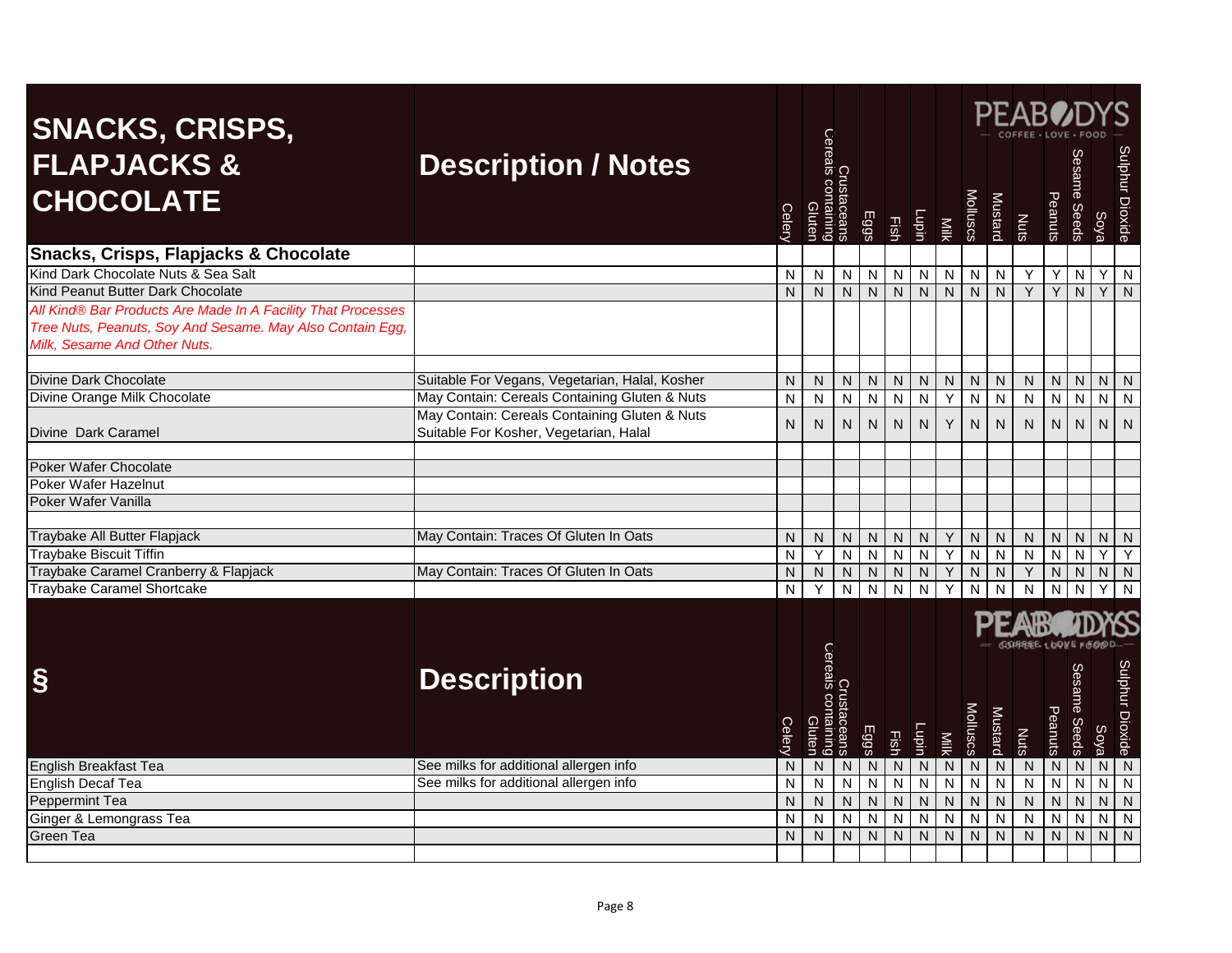| Iced Teas (All Flavours)                                                      |                                  | N  | N            |   | N N          | N            | N              | N            | N                       | N                       | N         | $N$   $N$      |              | N N          |                         |
|-------------------------------------------------------------------------------|----------------------------------|----|--------------|---|--------------|--------------|----------------|--------------|-------------------------|-------------------------|-----------|----------------|--------------|--------------|-------------------------|
|                                                                               |                                  |    |              |   |              |              |                |              |                         |                         |           |                |              |              |                         |
| Americano                                                                     | YES to milk, if served with milk | N. | N            | N | N            | N            |                | $N$ $Y/N$ N  |                         | $\mathsf{N}$            | N         | $N$ $N$        |              | $N$ $N$      |                         |
| Cappuccino                                                                    |                                  | N  | N            | N | $\mathsf{N}$ | <sub>N</sub> | N              | Y            | N                       | ${\sf N}$               | ${\sf N}$ | N              | N            | $N$   $N$    |                         |
| Latte                                                                         |                                  | N  | N            | N | N            | N            | N              | Υ            | N                       | N                       | N         | N              | N            | N            | N                       |
| Espresso                                                                      |                                  | N  | N            | N | N            | N            | N              | N            | N                       | N                       | N         | N              | N            | N            | N                       |
| Double Espresso                                                               |                                  | N  | N            | N | N            | N            | N.             | N            | $\overline{\mathsf{N}}$ | ${\sf N}$               | N         | N              | N            | N            | N                       |
| Cortado                                                                       |                                  | N  | N.           | N | N            | $\mathsf{N}$ | N              | Y            | $\mathsf{N}$            | $\mathsf{N}$            | N.        | $\mathsf{N}$   | N            | N            | $\blacksquare$          |
| <b>Flat White</b>                                                             |                                  | N  | N            | N | N            | N            | N              | Y            | N                       | N                       | N         | N              | N            | $N$   $N$    |                         |
| Macchiato                                                                     |                                  | N  | N            | N | N            | N            | $\mathsf{N}$   | Υ            | N                       | $\mathsf{N}$            | N         | N              | N            | $N$   $N$    |                         |
|                                                                               |                                  |    |              |   |              |              |                |              |                         |                         |           |                |              |              |                         |
| Chai Latte                                                                    |                                  | N  | N            | N | N            | N            | N <sub>1</sub> | Υ            | N                       | N                       | N         | N              | N            | N N          |                         |
| <b>Hot Chocolate</b>                                                          |                                  | N  | ${\sf N}$    | N | $\mathsf{N}$ | N            | N              | Y            | N                       | ${\sf N}$               | N         | N              | N            | $\checkmark$ | N                       |
| Mocha                                                                         |                                  | N  | N            | N | ${\sf N}$    | N            | N              | Y            | $\mathsf{N}$            | ${\sf N}$               | N         | $\mathsf{N}$   | N            | Y.           | N                       |
| Tumeric Latte                                                                 |                                  | N  | N            | N | N            | N            | N              | Y            | N                       | N                       | N         | N              | N            | N            | -N                      |
|                                                                               |                                  | N  | N            | N | N            | N            | N              | N            | N                       | N                       | N         | N              | N            | N            | $\overline{N}$          |
| Frappé Chocolate (Standard Non-Vegan)                                         |                                  | N  | N            | N | N.           | N            | N.             | Y            | N                       | N                       | N         | N              | N            | Y.           | N                       |
| Frappe Coffee (Standard Non-Vegan)                                            |                                  | N  | $\mathsf{N}$ | N | $\mathsf{N}$ | N            | N              | Y            | N                       | $\overline{N}$          | N         | $\overline{N}$ | N            | v            | $\overline{\mathsf{N}}$ |
| Frappe Vanilla (Standard Non-Vegan)                                           |                                  | N  | N.           | N | N            | N            | N              | Y            | $\mathsf{N}$            | $\mathsf{N}$            | N.        | N              | N            | v            | $\mathsf{N}$            |
| Frappé Mocha (Standard Non-Vegan)                                             |                                  | N  | ${\sf N}$    | N | N            | N            | N              | Υ            | N                       | N                       | N         | N              | N            | v.           | N                       |
| Frappé Salted Caramel Banoffee (Standard Non-Vegan)                           |                                  | N  | N            | N | N            | N            | N              | Y            | N                       | N                       | N         | N              | $\mathsf{N}$ | $\vee$       | N                       |
| VEGAN Frappé powder produced in a factory that handles soya, wheat and gluten |                                  | N  | ${\sf N}$    | N | N            | N            | N              | $\mathsf{N}$ | $\overline{N}$          | ${\sf N}$               | Y         | N              | N            | N            | N                       |
| Frappé Vegan Strawberry Ripple (Almond Milk)                                  |                                  | N  | N            | N | $\mathsf{N}$ | N            | N              | N            | N                       | $\mathsf{N}$            | Y         | $\mathsf{N}$   | N            | $N$   $N$    |                         |
| Frappé Vegan Mocha (Almond Milk)                                              |                                  | N  | $\mathsf{N}$ | N | N            | N            | N              | N            | N                       | $\mathsf{N}$            | Y         | N              | N            | N            | $\mathsf{N}$            |
| Frappé Vegan Banoffee (Almond Milk)                                           |                                  | N  | N            | N | N            | N            | N              | N            | N                       | $\mathsf{N}$            | Y         | N              | N            | N            | N                       |
| Frappé Vegan Strawberry Ripple (Soya Milk)                                    |                                  | N  | N.           | N | N.           | N            | N.             | N            | N                       | N                       | N         | N              | N            | Y.           | N                       |
| Frappé Vegan Mocha (Soya Milk)                                                |                                  | N  | ${\sf N}$    | N | N            | N            | N              | N            | N                       | $\mathsf{N}$            | N         | N              | N            | $\checkmark$ | N                       |
| Frappé Vegan Banoffee (Soya Milk)                                             |                                  | Ν  | ${\sf N}$    | N | ${\sf N}$    | $\mathsf{N}$ | ${\sf N}$      | $\mathsf{N}$ | $\mathsf{N}$            | $\overline{\mathsf{N}}$ | N         | $\mathsf{N}$   | N            | Y            | N                       |
| Frappé Vegan Strawberry Ripple (Coconut Milk)                                 |                                  | N  | N            | N | N            | N            | N              | N            | N                       | $\mathsf{N}$            | Y         | N              | N            |              | N                       |
| Frappé Vegan Mocha (Coconut Milk)                                             |                                  | N  | N            | N | N            | N            | N              | N            | N                       | N                       | Y         | N              | N            | v            | N                       |
| Frappé Vegan Banoffee (Coconut Milk)                                          |                                  | N  | N            | N | N            | N            | N              | N            | N                       | N                       | Y         | N              | N            | v.           | N                       |
| Frappé Vegan Strawberry Ripple (Oat Milk)                                     | May Be Traces Of Gluten In Oats  | Ν  | ${\sf N}$    | N | N            | $\mathsf{N}$ | $\mathsf{N}$   | N            | $\mathsf{N}$            | $\overline{\mathsf{N}}$ | N         | $\mathsf{N}$   | N            | N            | $\overline{N}$          |
| Frappé Vegan Mocha (Oat Milk)                                                 | May Be Traces Of Gluten In Oats  | N  | N            | Ν | $\mathsf{N}$ | N            | N              | N            | N                       | $\overline{\mathsf{N}}$ | N         | ${\sf N}$      | N            | N            | N                       |
| Frappé Vegan Banoffee (Oat Milk)                                              | May Be Traces Of Gluten In Oats  | N. | N            | N | N.           | N.           | N.             | N            | $\mathsf{N}$            | N                       | N.        | $\mathsf{N}$   | N            | N            | N                       |

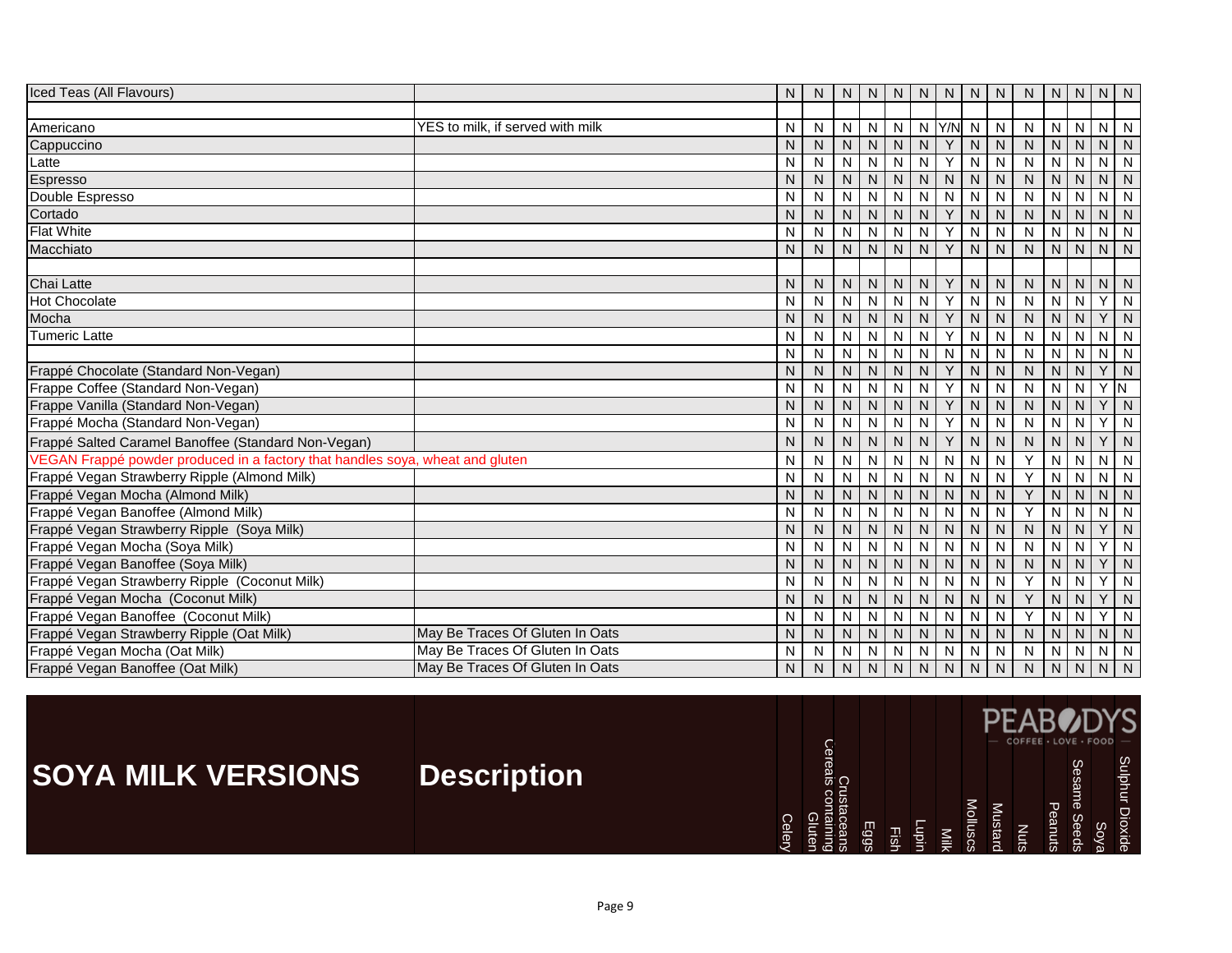| Cappuccino (Soya Milk)                                  |                                 | N                         | N                         | N              | N                       | N                         | N                                    | N            | N            | N              | N                    | N                       | N              | Y              | N                      |
|---------------------------------------------------------|---------------------------------|---------------------------|---------------------------|----------------|-------------------------|---------------------------|--------------------------------------|--------------|--------------|----------------|----------------------|-------------------------|----------------|----------------|------------------------|
| Latte (Soya Milk)                                       |                                 | N                         | N                         | N              | N                       | $\mathsf{N}$              | $\mathsf{N}$                         | N            | $\mathsf{N}$ | N              | N                    | N                       | $\mathsf{N}$   | Y              | ${\sf N}$              |
| Cortado (Soya Milk)                                     |                                 | $\mathsf{N}$              | ${\sf N}$                 | N              | $\mathsf{N}$            | $\mathsf{N}$              | $\mathsf{N}$                         | N            | ${\sf N}$    | $\mathsf{N}$   | ${\sf N}$            | N.                      | ${\sf N}$      | Υ              | ${\sf N}$              |
| Flat White (Soya Milk)                                  |                                 | N                         | N                         | $\overline{N}$ | $\mathsf{N}$            | $\mathsf{N}$              | $\mathsf{N}$                         | N            | $\mathsf{N}$ | N              | $\mathsf{N}$         | $\overline{N}$          | N              | $\overline{Y}$ | ${\sf N}$              |
| Macchiato (Soya Milk)                                   |                                 | $\mathsf{N}$              | $\mathsf{N}$              | $\overline{N}$ | N                       | $\mathsf{N}$              | $\mathsf{N}$                         | N            | N            | N              | $\mathsf{N}$         | N                       | $\mathsf{N}$   | Y              | N                      |
|                                                         |                                 |                           |                           |                |                         |                           |                                      |              |              |                |                      |                         |                |                |                        |
| Chai Latte (Soya Milk)                                  |                                 | N                         | N                         | $\mathsf{N}$   | N                       | $\mathsf{N}$              | N                                    | N            | N            | N              | N                    | N                       | N              | Y              | $\mathsf{N}$           |
| Hot Chocolate (Soya Milk)                               |                                 | $\mathsf{N}$              | ${\sf N}$                 | N.             | $\mathsf{N}$            | $\mathsf{N}$              | $\mathsf{N}$                         | Υ            | N            | ${\sf N}$      | ${\sf N}$            | $\overline{N}$          | $\mathsf{N}$   | Y              | $\overline{N}$         |
| Mocha (Soya Milk)                                       |                                 | $\overline{\mathsf{N}}$   | N                         | N              | $\overline{\mathsf{N}}$ | $\mathsf{N}$              | $\overline{N}$                       | Y            | ${\sf N}$    | $\mathsf{N}$   | $\overline{N}$       | N                       | ${\sf N}$      | Υ              | ${\sf N}$              |
| Tumeric Latte (Soya Milk)                               |                                 | $\mathsf{N}$              | $\overline{N}$            | $\overline{N}$ | $\overline{N}$          | $\overline{N}$            | $\overline{N}$                       | $\mathsf{N}$ | $\mathsf{N}$ | $\mathsf{N}$   | $\overline{N}$       | N                       | $\mathsf{N}$   | Y              | $\overline{N}$         |
|                                                         |                                 |                           |                           |                |                         |                           |                                      |              |              |                |                      |                         |                |                |                        |
|                                                         |                                 |                           | Cereals containing Gluten |                |                         |                           |                                      |              |              |                |                      |                         |                |                |                        |
|                                                         |                                 |                           |                           |                |                         |                           |                                      |              |              |                |                      |                         |                |                |                        |
|                                                         |                                 |                           |                           |                |                         |                           |                                      |              |              |                |                      |                         |                |                |                        |
| <b>ALMOND MILK VERSIONS Description</b>                 |                                 |                           |                           |                |                         |                           |                                      |              |              |                |                      |                         |                |                |                        |
|                                                         |                                 |                           |                           |                |                         |                           |                                      |              |              |                |                      |                         |                |                |                        |
|                                                         |                                 |                           |                           |                |                         |                           |                                      |              |              |                |                      |                         |                |                |                        |
|                                                         |                                 | Celery                    |                           | Crustaceans    | <b>Eggs</b>             |                           | <u>Lupin</u>                         |              | Molluscs     | Mustard        |                      | Peanuts                 | Sesame Seeds   | Soya           | Sulphur Dioxide        |
|                                                         |                                 |                           |                           |                |                         | Fish                      |                                      | Milk         |              |                | Nuts                 |                         |                |                |                        |
| Cappuccino (Almond Milk)                                |                                 | $\overline{N}$            | $\overline{N}$            | $\overline{N}$ | N                       | $\overline{N}$            | $\overline{N}$                       | ${\sf N}$    | N            | $\overline{N}$ | $\overline{Y}$       | $\overline{\mathsf{N}}$ | $\overline{N}$ | $\overline{Y}$ | $\overline{N}$         |
| Latte (Almond Milk)                                     |                                 | N                         | ${\sf N}$                 | $\overline{N}$ | $\overline{N}$          | $\overline{N}$            | $\overline{N}$                       | N            | N            | N              | Y                    | $\overline{\mathsf{N}}$ | ${\sf N}$      | Y              | ${\sf N}$              |
| Cortado (Almond Milk)                                   |                                 | $\mathsf{N}$              | ${\sf N}$                 | N              | $\mathsf{N}$            | ${\sf N}$                 | $\overline{N}$                       | N            | ${\sf N}$    | $\mathsf{N}$   | $\overline{Y}$       | N                       | ${\sf N}$      | $\overline{Y}$ | $\overline{N}$         |
| Flat White (Almond Milk)                                |                                 | $\overline{\mathsf{N}}$   | N                         | N              | N                       | $\mathsf{N}$              | $\overline{N}$                       | N            | N            | N              | Y                    | N                       | N              | Y              | ${\sf N}$              |
| Macchiato (Almond Milk)                                 |                                 | $\mathsf{N}$              | $\overline{N}$            | $\overline{N}$ | $\overline{N}$          | $\overline{N}$            | $\overline{N}$                       | ${\sf N}$    | ${\sf N}$    | N              | Y                    | N                       | ${\sf N}$      | Y              | $\mathsf{N}$           |
|                                                         |                                 |                           |                           |                |                         |                           |                                      |              |              |                |                      |                         |                |                |                        |
| Chai Latte (Almond Milk)<br>Hot Chocolate (Almond Milk) |                                 | N                         | N                         | N              | N                       | N                         | ${\sf N}$                            | N            | Ν            | N              | Υ                    | N                       | N              | Y              | N                      |
| Mocha (Almond Milk)                                     |                                 | $\mathsf{N}$<br>${\sf N}$ | N<br>${\sf N}$            | N<br>N         | N<br>$\mathsf{N}$       | $\mathsf{N}$<br>${\sf N}$ | $\overline{\mathsf{N}}$<br>${\sf N}$ | Υ<br>Y       | N            | N              | Y<br>Υ               | N<br>N                  | ${\sf N}$      | Y<br>Υ         | ${\sf N}$<br>${\sf N}$ |
| Tumeric Latte (Almond Milk)                             |                                 | N                         | N                         | N              | N                       | N                         | N                                    | N            | N<br>N       | N<br>N         |                      | N                       | N              |                | N                      |
|                                                         |                                 |                           |                           |                |                         |                           |                                      |              |              |                |                      |                         |                |                |                        |
|                                                         |                                 |                           |                           |                |                         |                           |                                      |              |              |                |                      |                         |                |                |                        |
|                                                         |                                 |                           |                           |                |                         |                           |                                      |              |              |                | COEFEE - LOVE - FOOD |                         |                |                |                        |
|                                                         |                                 |                           | Cereals                   |                |                         |                           |                                      |              |              |                |                      |                         |                |                |                        |
| <b>OAT MILK VERSIONS</b>                                | <b>Description</b>              |                           |                           |                |                         |                           |                                      |              |              |                |                      |                         |                |                |                        |
|                                                         |                                 |                           |                           |                |                         |                           |                                      |              |              |                |                      |                         | Sesame         |                |                        |
|                                                         |                                 |                           | COI                       |                |                         |                           |                                      |              |              |                |                      |                         |                |                |                        |
|                                                         |                                 |                           |                           |                |                         |                           |                                      |              |              |                |                      |                         |                |                |                        |
|                                                         |                                 | <b>Celery</b>             | Gluten<br><b>Buulet</b>   | laceans        | Eggs                    | Fish                      | Lupin                                | Milk         | Molluscs     | Mustard        | Nuts                 | Peanuts                 | <b>Seeds</b>   | Soya           | Sulphur Dioxide        |
| Cappuccino (Oat Milk)                                   | May Be Traces Of Gluten In Oats | $\mathsf{N}$              | Y                         | N              | N                       | ${\sf N}$                 | ${\sf N}$                            | N            | N            | ${\sf N}$      | $\overline{N}$       | $\overline{N}$          | ${\sf N}$      | ${\sf N}$      | $\overline{N}$         |
| Latte (Oat Milk)                                        | May Be Traces Of Gluten In Oats | N                         | Υ                         | N              | N                       | $\mathsf{N}$              | $\overline{N}$                       | N            | ${\sf N}$    | $\mathsf{N}$   | $\overline{N}$       | N                       | ${\sf N}$      | $\overline{N}$ | ${\sf N}$              |
| Cortado (Oat Milk)                                      | May Be Traces Of Gluten In Oats | $\mathsf{N}$              | Y                         | N              | $\mathsf{N}$            | ${\sf N}$                 | $\mathsf{N}$                         | N            | ${\sf N}$    | ${\sf N}$      | ${\sf N}$            | N.                      | ${\sf N}$      | ${\sf N}$      | ${\sf N}$              |
| Flat White (Oat Milk)                                   | May Be Traces Of Gluten In Oats | $\overline{\mathsf{N}}$   | Y                         | N              | N                       | $\mathsf{N}$              | N                                    | N            | N            | N              | N                    | N                       | N              | ${\sf N}$      | ${\sf N}$              |
| Macchiato (Oat Milk)                                    | May Be Traces Of Gluten In Oats | $\mathsf{N}$              | $\overline{Y}$            | N              | $\mathsf{N}$            | ${\sf N}$                 | $\mathsf{N}$                         | ${\sf N}$    | $\mathsf{N}$ | $\mathsf{N}$   | $\overline{N}$       | $\overline{\mathbf{z}}$ | ${\sf N}$      | $\overline{N}$ | $\overline{N}$         |
|                                                         |                                 |                           |                           |                |                         |                           |                                      |              |              |                |                      |                         |                |                |                        |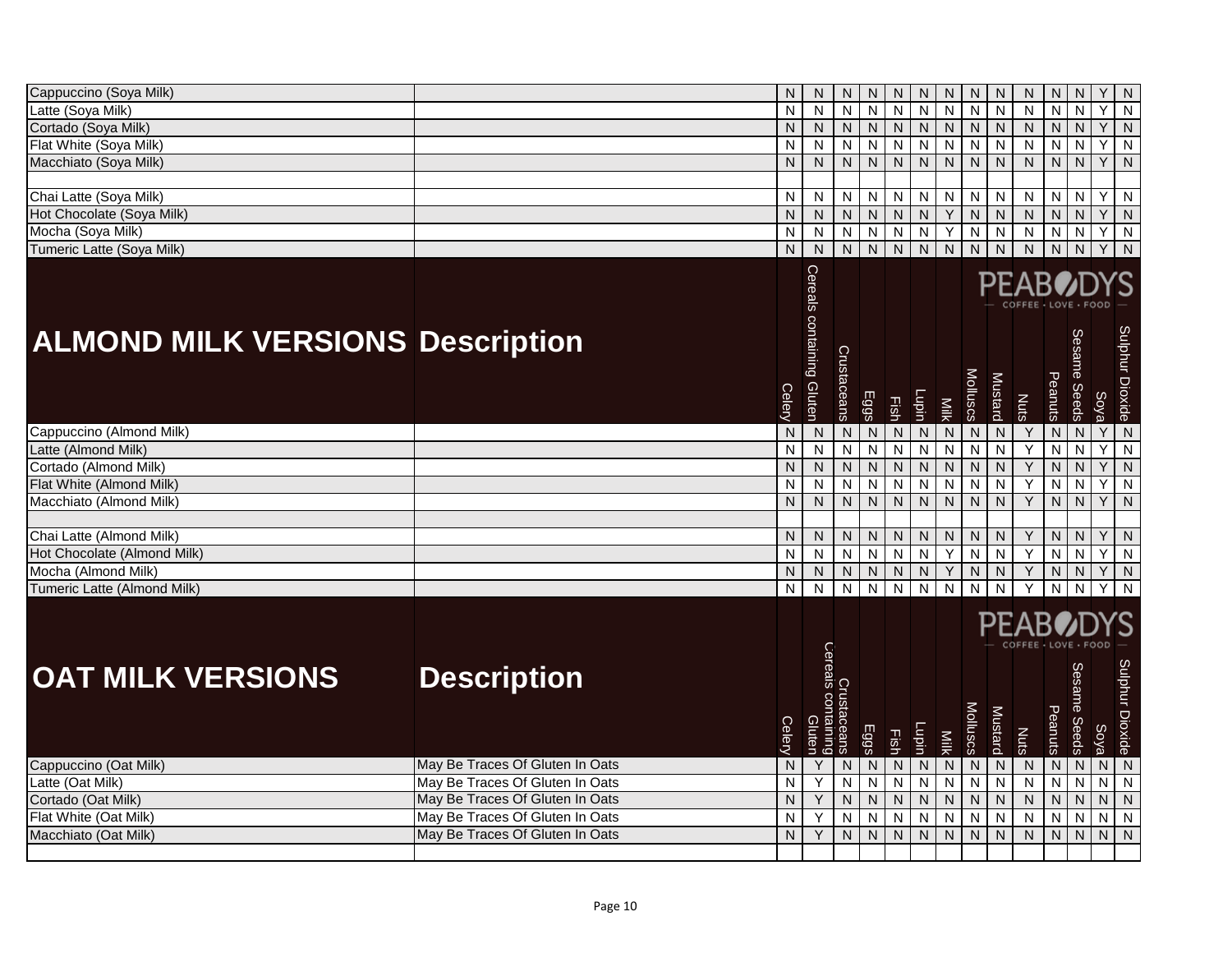| Chai Latte (Oat Milk)                  | May Be Traces Of Gluten In Oats | N      |                                             | Ν              | N              | N            | N            | N    | N            | N                       | N                                                      | N              | N                      | N.             | N               |
|----------------------------------------|---------------------------------|--------|---------------------------------------------|----------------|----------------|--------------|--------------|------|--------------|-------------------------|--------------------------------------------------------|----------------|------------------------|----------------|-----------------|
| Chai Latte (Oat Milk)                  | May Be Traces Of Gluten In Oats | N      | Y                                           | N              | N              | $\mathsf{N}$ | ${\sf N}$    | N    | N            | $\overline{\mathsf{N}}$ | N                                                      | $\overline{N}$ | N                      | $N$ $N$        |                 |
| Hot Chocolate (Oat Milk)               | May Be Traces Of Gluten In Oats | N.     | Y                                           | $\overline{N}$ | ${\sf N}$      | ${\sf N}$    | N.           | Y    | ${\sf N}$    | $\overline{N}$          | ${\sf N}$                                              | ${\sf N}$      | N                      | $\overline{Y}$ | $\mathsf{N}$    |
| Mocha (Oat Milk)                       | May Be Traces Of Gluten In Oats | N      | Y                                           | N              | N              | N            | N            | Υ    | $\mathsf{N}$ | $\mathsf{N}$            | N                                                      | N              | N                      | ٧              | N               |
| Tumeric Latte (Oat Milk)               | May Be Traces Of Gluten In Oats | N      | Υ                                           | N              | $\mathsf{N}$   | N            | N.           | N    | N            | $\mathsf{N}$            | N                                                      | N              | ${\sf N}$              | $N$   $N$      |                 |
|                                        |                                 |        |                                             |                |                |              |              |      |              |                         |                                                        |                |                        |                |                 |
| <b>COCONUT MILK</b><br><b>VERSIONS</b> | <b>Description</b>              | Celery | Crustaceans<br>Cereais containing<br>Gluten |                | Eggs           | Fish         | Lupin        | Milk | Molluscs     | Mustard                 | <b>PEABODYS</b><br>COFFEE · LOVE · FOOI<br><b>Nuts</b> | Peanuts        | Sesame<br><b>Seeds</b> | Soya           | Sulphur Dioxide |
|                                        |                                 |        |                                             |                |                |              |              |      |              |                         |                                                        |                |                        |                |                 |
| Cappuccino (Coconut Milk)              |                                 | N      | N                                           | N              | N              | ${\sf N}$    | N            | N    | $\mathsf{N}$ | N                       | Y                                                      | N              | N                      | Y.             | N               |
| Latte (Coconut Milk)                   |                                 | N      | N                                           | N              | N              | N            | N            | N    | N            | ${\sf N}$               | Y                                                      | N              | N                      | V              | N               |
| Cortado (Coconut Milk)                 |                                 | N      | N                                           | N              | N              | N            | N.           | N    | $\mathsf{N}$ | ${\sf N}$               | Υ                                                      | N              | N                      | Y.             | N               |
| Flat White (Coconut Milk)              |                                 | N      | Ν                                           | N              | $\mathsf{N}$   | N            | N            | N    | $\mathsf{N}$ | $\overline{\mathsf{N}}$ | Y                                                      | N              | N                      | $\checkmark$   | N               |
| Macchiato (Coconut Milk)               |                                 | N.     | $\mathsf{N}$                                | N              | $\mathsf{N}$   | N            | N.           | N    | N            | $\mathsf{N}$            | Y                                                      | N              | N                      | Y.             | N               |
|                                        |                                 |        |                                             |                |                |              |              |      |              |                         |                                                        |                |                        |                |                 |
| Chai Latte (Coconut Milk)              |                                 | N      | N                                           | N              | N              | N            | N            | N    | N            | N                       | Y                                                      | N              | N                      | Y.             | N               |
| Hot Chocolate (Coconut Milk)           |                                 | N      | $\mathsf{N}$                                | $\overline{N}$ | N              | ${\sf N}$    | $\mathsf{N}$ | Y    | N            | ${\sf N}$               | Y                                                      | ${\sf N}$      | N                      | Y              | N               |
| Mocha (Coconut Milk)                   |                                 | N.     | N                                           | N              | ${\sf N}$      | ${\sf N}$    | N            | Y    | $\mathsf{N}$ | $\overline{N}$          | Y                                                      | ${\sf N}$      | N                      | Y.             | $\mathsf{N}$    |
| Tumeric Latte (Coconut Milk)           |                                 | N      | N                                           | ${\sf N}$      | $\mathsf{N}$   | N            | N            | N    | N            | N                       | Y                                                      | N              | N                      | Y.             | N               |
|                                        |                                 |        |                                             |                |                |              |              |      |              |                         |                                                        |                |                        |                |                 |
| <b>Milks</b>                           |                                 |        |                                             |                |                |              |              |      |              |                         |                                                        |                |                        |                |                 |
| Soya Milk                              |                                 | N      | N                                           | N              | ${\sf N}$      | ${\sf N}$    | $\mathsf{N}$ | N    | ${\sf N}$    | ${\sf N}$               | ${\sf N}$                                              | N              | N                      |                | $Y$ N           |
| <b>Amond Milk</b>                      |                                 | N      | N                                           | ${\sf N}$      | $\overline{N}$ | $\mathsf{N}$ | N            | N    | $\mathsf{N}$ | $\overline{N}$          | Y                                                      | N              | N                      | $N$ $N$        |                 |
| Oat Milk                               | May Be Traces Of Gluten In Oats | N      | Υ                                           | N              | ${\sf N}$      | ${\sf N}$    | $\mathsf{N}$ | N    | $\mathsf{N}$ | ${\sf N}$               | ${\sf N}$                                              | $\mathsf{N}$   | ${\sf N}$              | $N$   $N$      |                 |
| <b>Coconut Milk</b>                    |                                 | N      | N                                           | Ν              | $\mathsf{N}$   | N            | N            | N    | N            | N                       | Y                                                      | N              | N                      | v.             | N               |
| Milk (Dairy)                           |                                 | N      | ${\sf N}$                                   | N              | ${\sf N}$      | ${\sf N}$    | $\mathsf{N}$ | Y    | ${\sf N}$    | ${\sf N}$               | ${\sf N}$                                              | N              | $\mathsf{N}$           | N              | $\overline{N}$  |

| <b>COFFEE TOPPING</b> | <b>Description</b> | $\overline{a}$<br>÷ | င္ပ<br>$\bar{a}$<br>Cn<br>US<br>8 និ | ш<br>န္တ |   | 宝 | ⋍<br>₹ | ≧ | ⋍ | COFFEE · LOVE · FOOD | Φ<br>ω<br>-<br>ਛੋ | Sesame<br>တွ | Sulphur<br>모<br>ide<br> |  |
|-----------------------|--------------------|---------------------|--------------------------------------|----------|---|---|--------|---|---|----------------------|-------------------|--------------|-------------------------|--|
| Flake                 |                    |                     |                                      | N        | N |   |        |   |   |                      |                   |              |                         |  |